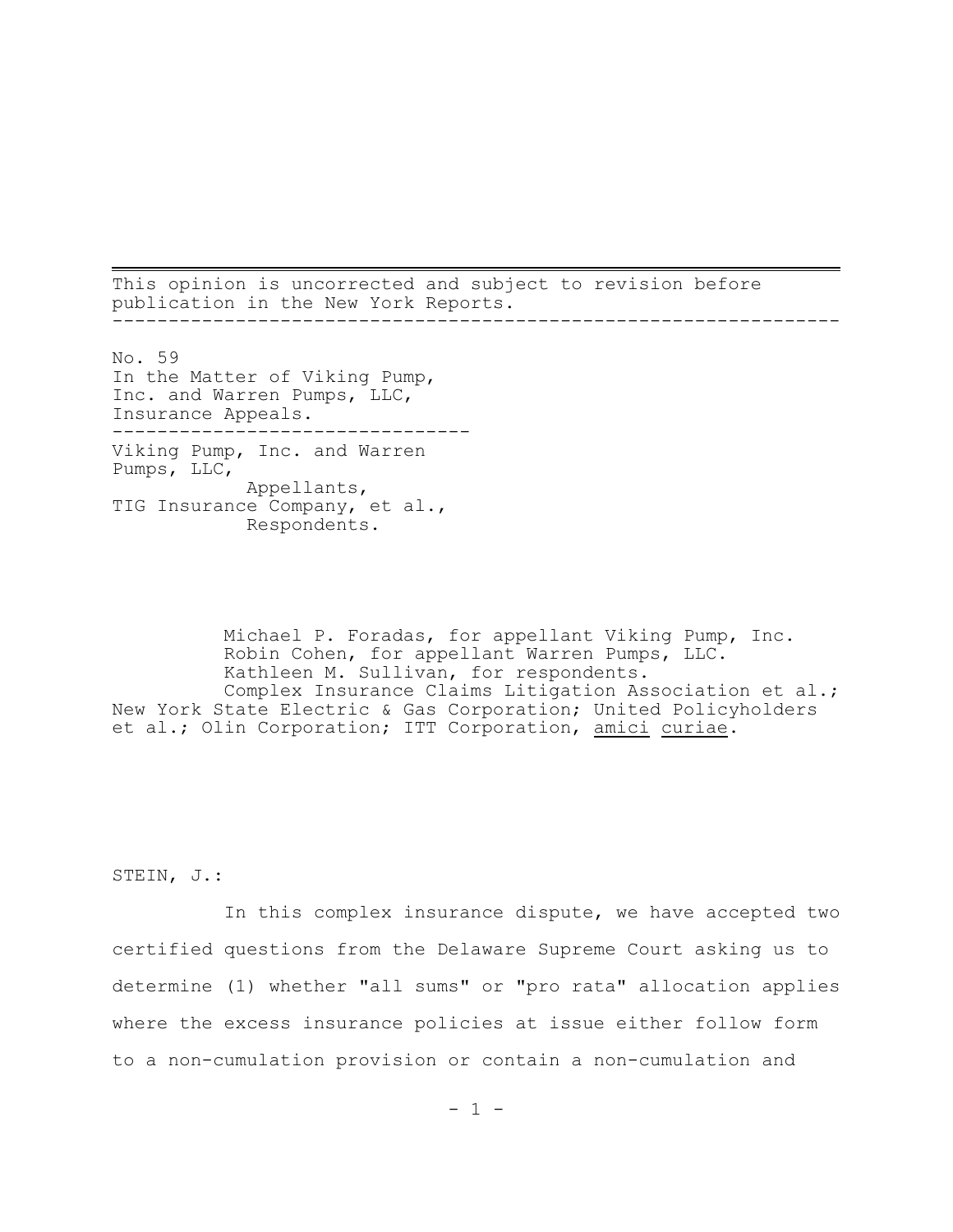prior insurance provision, and (2) whether, in light of our answer to the allocation question, horizontal or vertical exhaustion is required before certain upper level excess policies attach. We reaffirm that, under New York law, the contract language of the applicable insurance policies controls each of these questions, and we answer the certified questions in accordance with the opinion herein, concluding that all sums allocation and vertical exhaustion apply based on the language in the policies before us.

I.

The facts and procedural history of the underlying litigation are explained in more detail in decisions of the Delaware courts (see In re Viking Pump, Inc., A3d , , 2015 WL 3618924, 2015 Del LEXIS 278 [Del June 10, 2015]; Viking Pump, Inc. v Century Indem. Co., 2014 WL 1305003, 2014 Del Super LEXIS 707 [Del Super Feb. 28, 2014]; Viking Pump, Inc. v Century Indem. Co., 2013 WL 7098824, 2013 Del Super LEXIS 615 [Del Super Oct. 31, 2013]; Viking Pump, Inc. v Century Indem. Co., 2 A3d 76 [Del Ch 2009]). As relevant here, Viking Pumps, Inc., and Warren Pumps, LLC, acquired pump manufacturing businesses from Houdaille Industries in the 1980s. Those acquisitions later subjected Viking and Warren to significant potential liability in connection with asbestos exposure claims. Houdaille had extensive multi-layer insurance coverage spanning from 1972 to 1985 that included coverage for such claims. More specifically,

- 2 - No. 59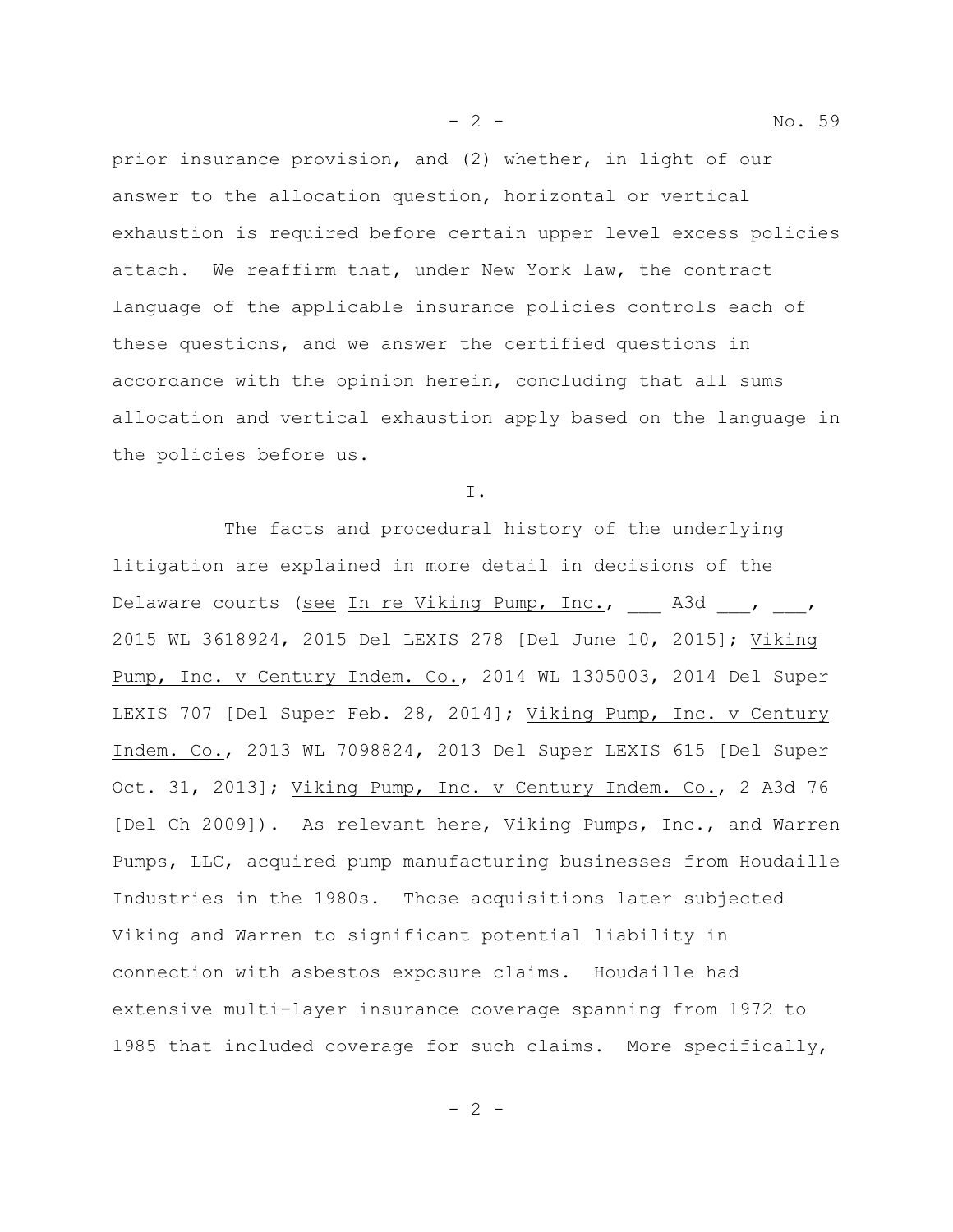Liberty Mutual Insurance Company provided Houdaille with primary insurance (totaling approximately \$17.5 million) and umbrella excess coverage (totaling approximately \$42 million) through successive annual policies. Beyond that, Houdaille obtained additional layers of excess insurance through annual policies issued by various excess insurers (totaling over \$400 million in coverage), including a number of policies issued by defendants, designated herein as "the Excess Insurers."

Viking and Warren sought coverage under the Liberty Mutual policies, and the Delaware Court of Chancery determined that both companies were entitled to exercise rights as insureds under those policies (see generally Viking Pump, Inc. v Liberty Mut. Ins. Co., 2007 WL 1207107, 2007 Del Ch LEXIS 43 [Del Ch Apr 2, 2007]). As the Liberty Mutual coverage neared exhaustion, litigation arose regarding whether Viking and Warren were entitled to coverage under the additional excess policies issued to Houdaille by the Excess Insurers and, if so, how indemnity should be allocated across the triggered policy periods.

Central to the underlying litigation, the Liberty Mutual umbrella policies provide that the insurer

> "will pay on behalf of the insured all sums in excess of the retained limit which the insured shall become legally obligated to pay, or with the consent of [the Insurer], agrees to pay, as damages, direct or consequential, because of: (a) personal injury . . . with respect to which this policy applies and caused by an occurrence" (emphasis added).

- 3 -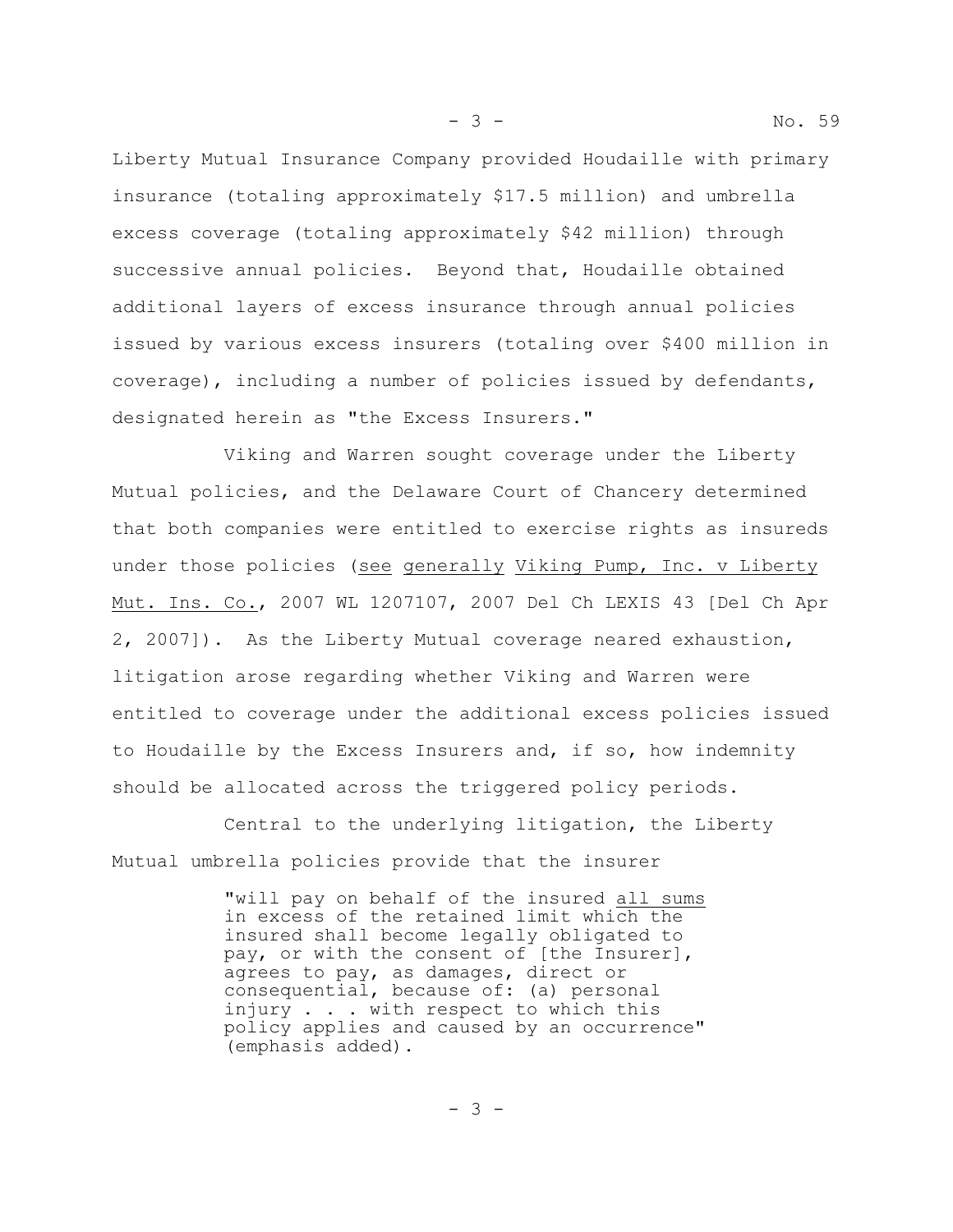"Occurrence" is defined, in relevant part, as "injurious exposure to conditions, which results in personal injury" which, in turn, is defined as "personal injury or bodily injury which occurs during the policy period" (emphasis added). The policies also state that, "[f]or the purpose of determining the limits of [the Insured's liability]: (1) all personal injury . . . arising out of continuous or repeated exposure to substantially the same general conditions . . . shall be considered as the result of one and the same occurrence." The excess policies issued by the Excess Insurers either follow form to (i.e., incorporate) these provisions, or provide for substantively identical coverage.

The majority of the excess policies at issue also follow form to a "non-cumulation" of liability or "anti-stacking" provision in the Liberty Mutual umbrella policies, which provides that

> "[i]f the same occurrence gives rise to personal injury, property damage or advertising injury or damage which occurs partly before and partly within any annual period of this policy, the each occurrence limit and the applicable aggregate limit or limits of this policy shall be reduced by the amount of each payment made by [Liberty Mutual] with respect to such occurrence, either under a previous policy or policies of which this is a replacement, or under this policy with respect to previous annual periods thereof."

Those excess policies that do not follow form to the Liberty Mutual non-cumulation provision, contain a similar two-part "Prior Insurance and Non[-]Cumulation of Liability" provision,

 $-4 -$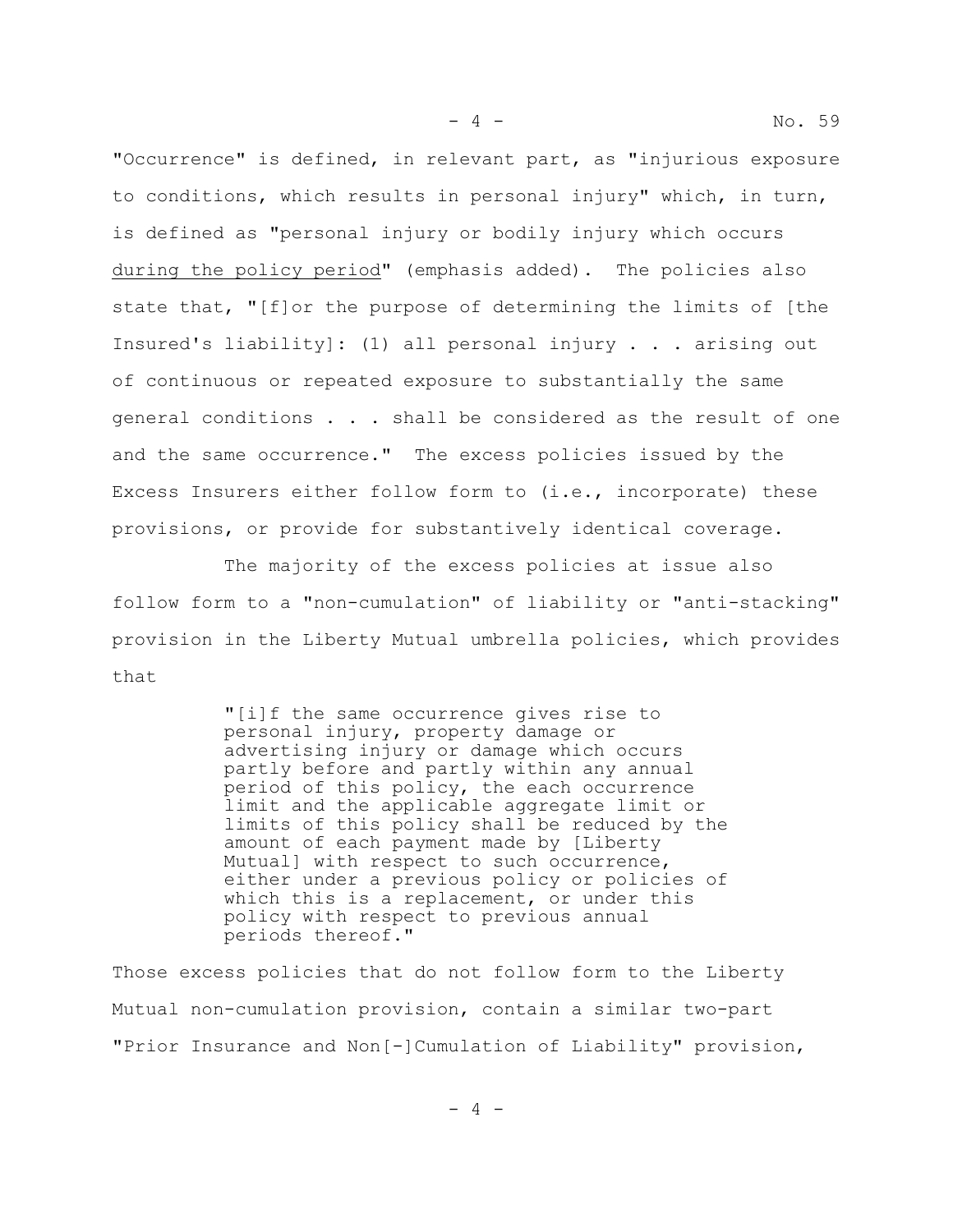sometimes referred to as "Condition C," as follows:

"It is agreed that if any loss covered hereunder is also covered in whole or in part under any other excess Policy issued to the [Insured] prior to the inception date hereof[,] the limit of liability hereon  $\ldots$ . shall be reduced by any amounts due to the [Insured] on account of such loss under such prior insurance.

Subject to the foregoing paragraph and to all the other terms and conditions of this Policy in the event that personal injury or property damage arising out of an occurrence covered hereunder is continuing at the time of termination of this Policy the Company will continue to protect the [Insured] for liability in respect of such personal injury or property damage without payment of additional premium."

In the underlying litigation, the parties cross-moved for summary judgment with respect to the availability of coverage and the allocation of liability under the excess policies. The Delaware Court of Chancery granted Viking and Warren summary judgment on those issues, and denied the Excess Insurers' cross motions (2 A3d at 130). As a threshold matter, the Court of Chancery held that New York law applied to the dispute and that Viking and Warren were each entitled to coverage under the excess policies (see id. at 90).<sup>1</sup>

With regard to the allocation issue, the Court of Chancery agreed with Warren and Viking (hereinafter, collectively, "the Insureds") that the proper method of allocation was the all sums approach, as compared with the pro

<sup>&</sup>lt;sup>1</sup> Neither of those holdings is before us.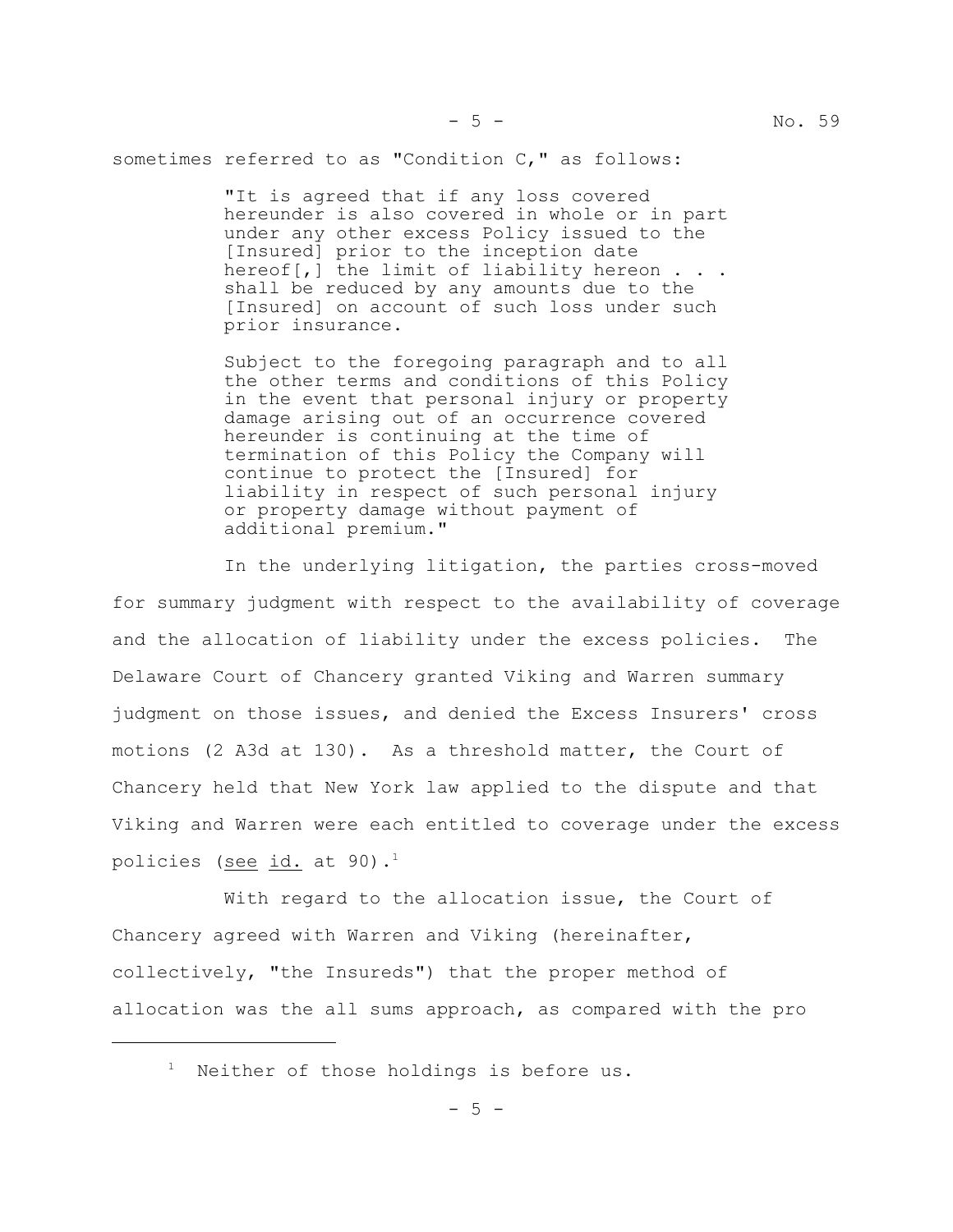- 6 - No. 59

rata allocation method propounded by the Excess Insurers (see id. at 119-127). The Court of Chancery acknowledged that this Court had previously applied the pro rata method in Consolidated Edison Co. of N.Y. v Allstate Ins. Co. (98 NY2d 208, 222 [2002]), where the policy language similarly provided that the insurer would pay "all sums" for an occurrence happening "during the policy period" (see 2 A3d at 120-121). However, the Court of Chancery distinguished the policy language at issue here from that interpreted in Consolidated Edison on the ground that the non-cumulation and prior insurance provisions in the policies here evinced a clear and unambiguous intent to use all sums allocation (see id. at 119-127). The Court of Chancery rejected the argument of the Excess Insurers that these provisions would not apply if liability was apportioned on a pro rata basis because, according to that court, such an interpretation would - contrary to New York principles of contract interpretation - render the non-cumulation and prior insurance provisions surplusage (see id. at 124-126). The Court of Chancery also observed that, even if the policy language was ambiguous, "the only substantial extrinsic evidence offered by the parties weighs in favor of the use of the all sums method" because, the court asserted, Liberty Mutual had, in the past, routinely allocated its liability under its own policies -- to which the excess policies followed form -- in accordance with the all sums method (id. at 119, 127-129). The Court of Chancery further noted that,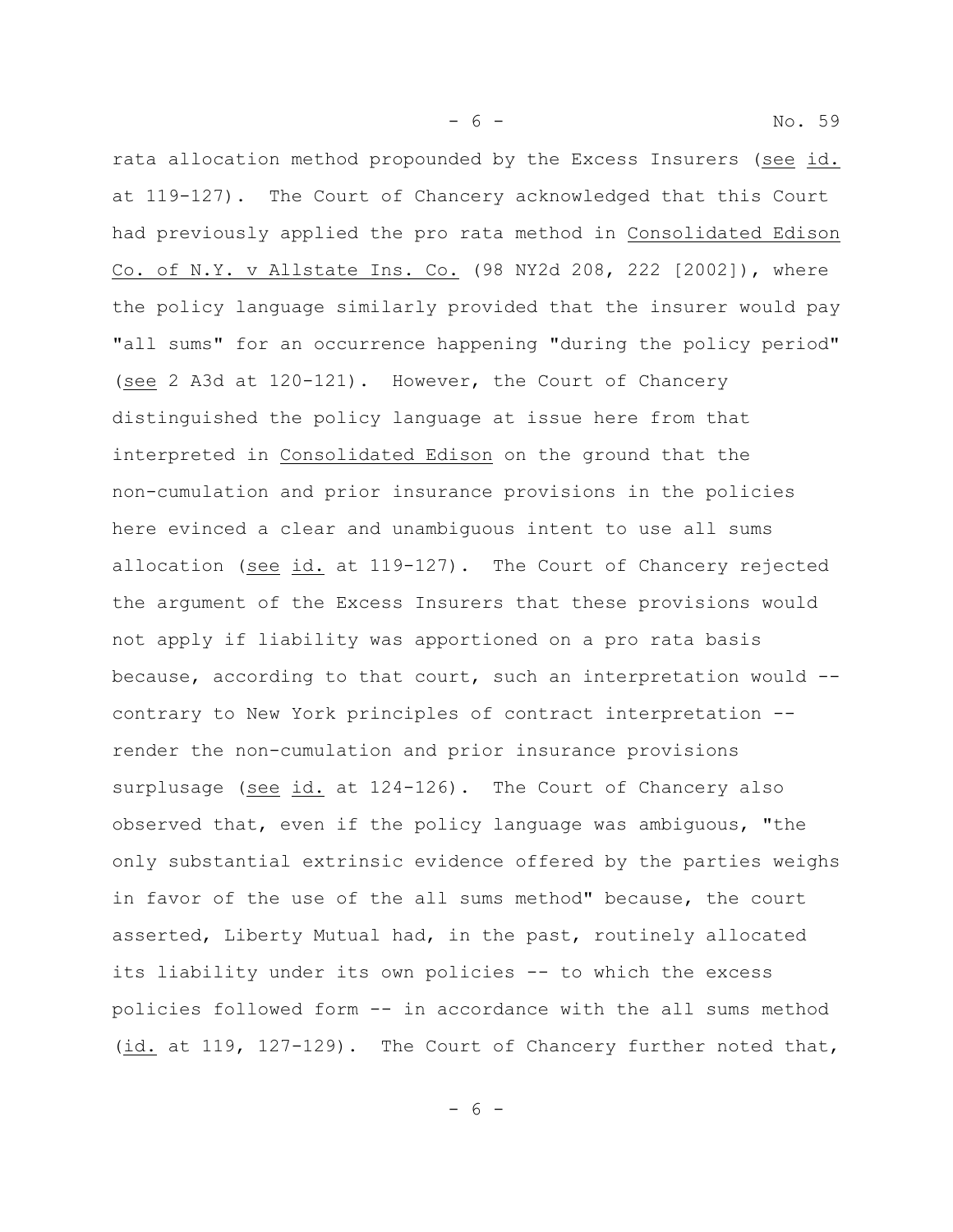to the extent the policies are ambiguous, any ambiguity must be resolved in favor of the Insureds (see id. at 129-130).

The matter was transferred to the Delaware Superior Court (2010 WL 2989690 [Del Ch June 2010]), where a trial was ultimately held (2013 WL 7098824, at \*6-7, 2013 Del Super LEXIS 615, \*21-22). A verdict was returned largely in the Insureds' favor, and the parties made post-judgment motions. As relevant here, the Superior Court rejected the Excess Insurers' renewed arguments that pro rata allocation applied. The Superior Court also determined that, as a matter of New York law, the Insureds were obligated to horizontally exhaust (i.e., deplete) every triggered primary and umbrella layer of insurance before accessing the excess policies. While the Superior Court agreed with the Insureds that policy language supported vertical exhaustion, in the court's view, New York law required that horizontal exhaustion be utilized with respect to primary and umbrella policies.<sup>2</sup>

On appeal, the Delaware Supreme Court concluded that resolution of the allocation and exhaustion disputes between the Excess Insurers and the Insureds "depends on significant and unsettled questions of New York law that have not been answered,

 $2$  The Superior Court subsequently limited that ruling to the primary/umbrella layers, holding that horizontal exhaustion did not apply among additional layers of excess coverage (see Viking Pump, Inc. v Century Indem. Co., 2014 WL 1305003, 2014 Del Super LEXIS 707 [Del Super Feb. 28, 2014]). The propriety of that holding is not before us.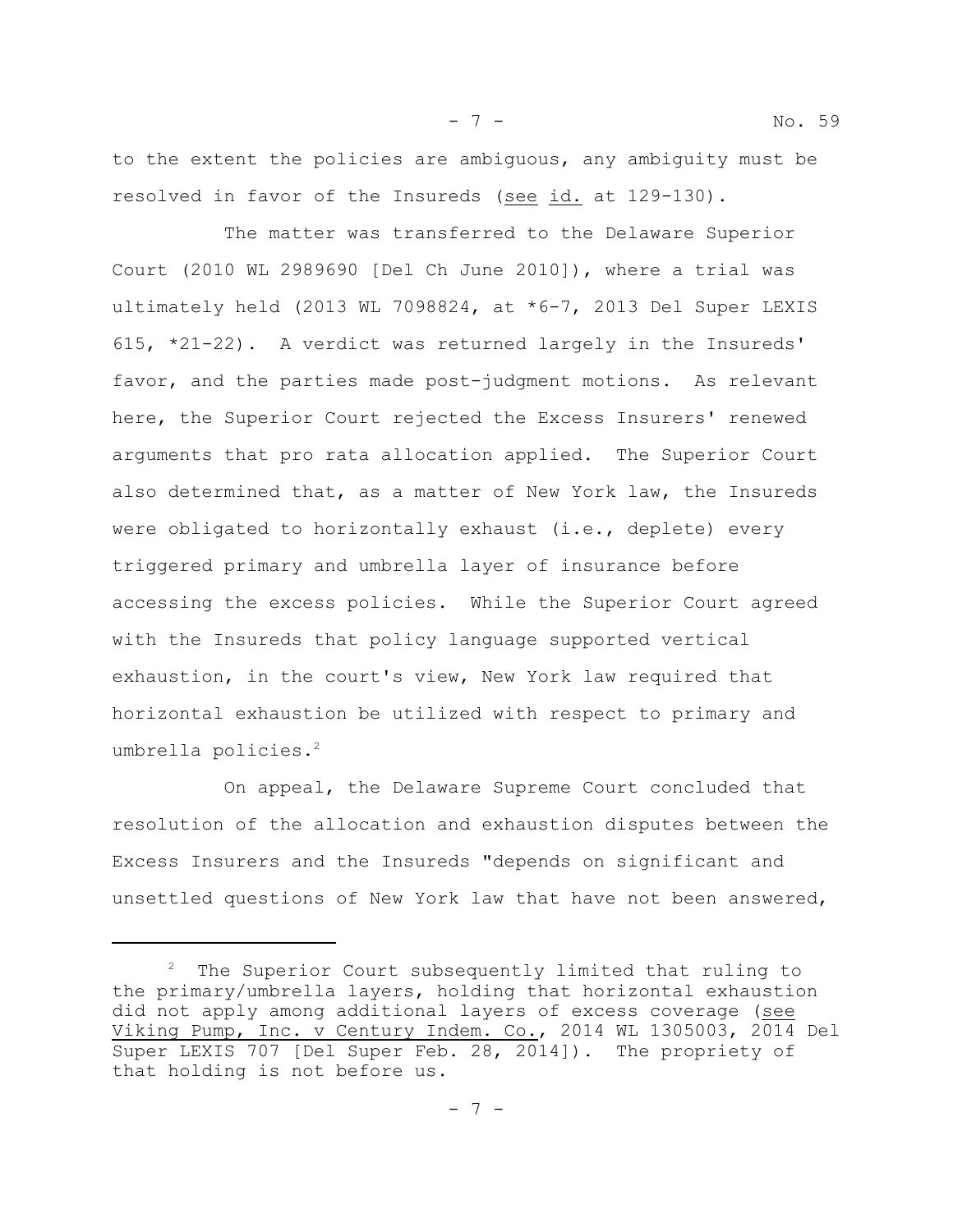in the first instance, by the New York Court of Appeals" ( \_\_ A3d  $\mu$ , , 2015 WL 3618924, at \*2, 2015 Del LEXIS 278, at \*9-10). Therefore, the Delaware Supreme Court certified, and we accepted, the following questions:

> "1. Under New York law, is the proper method of allocation to be used all sums or pro rata when there are non-cumulation and prior insurance provisions?

2. Given the Court's answer to Question # 1, under New York law and based on the policy language at issue here, when the underlying primary and umbrella insurance in the same policy period has been exhausted, does vertical or horizontal exhaustion apply to determine when a policyholder may access its excess insurance?"

(id. 2015 WL 3618924, at \*3, 2015 Del LEXIS 278, at \*10; see Matter of Viking Pump, Inc., 25 NY3d 1188 [2015]).

II. Allocation

## (A)

Courts across the country have grappled with so-called "long-tail" claims -- such as those seeking to recover for personal injuries due to toxic exposure and property damage resulting from gradual or continuing environmental contaminations -- in the insurance context. These types of claims present unique complications because they often involve exposure to an injury-inducing harm over the course of multiple policy periods, spawning litigation over which policies are triggered in the first instance, how liability should be allocated among triggered policies and the respective insurers, and at what point insureds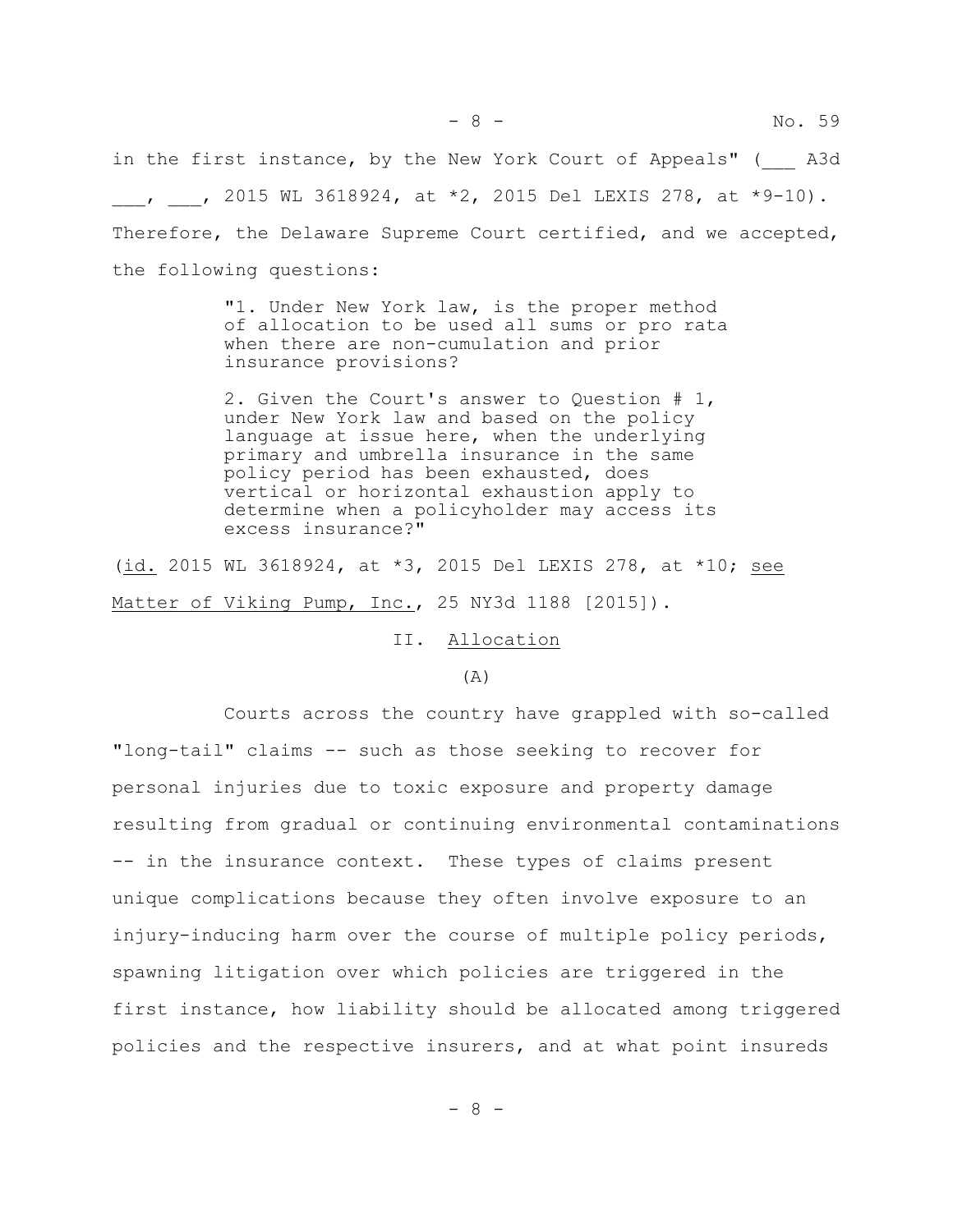may turn to excess insurance for coverage. Given the particular certified questions presented here, we are not asked to review the Delaware courts' rulings regarding which policies were triggered and upon what events such triggering occurred, and we do not pass on those issues here.<sup>3</sup> Rather, we consider only the allocation and exhaustion issues, and we first address the question of allocation.

The Insureds argue that the losses should be allocated through a "joint and several" or "all sums" method. This theory of allocation "permits the insured to 'collect its total liability . . . under any policy in effect during' the periods that the damage occurred," up to the policy limits (Roman Catholic Diocese of Brooklyn v National Union Fire Ins. Co. of Pittsburgh, Pa., 21 NY3d at 154, quoting Consolidated Edison, 98 NY2d 208, 222 [2002]; see United States Fid. & Guar. Co. v American Re-Ins. Co., 20 NY3d 407, 426 [2013]). The burden is then on the insurer against whom the insured recovers to seek contribution from the insurers that issued the other triggered policies (see Consolidated Edison, 98 NY2d at 222).

The Excess Insurers, by contrast, advocate for pro rata

- 9 - No. 59

<sup>&</sup>lt;sup>3</sup> After the Delaware Court of Chancery held that the policies were triggered upon an injury-in-fact that occurred upon asbestos exposure (2 A3d 76, 110-111 [Del Ch 2009]), the trigger issue was litigated at trial, and the Superior Court declined to alter the jury's verdict on this point (see 2013 WL 7098824, at \*17-18, 2013 Del Super LEXIS 615, \*55-58 [Del Super Oct. 31, 2013]).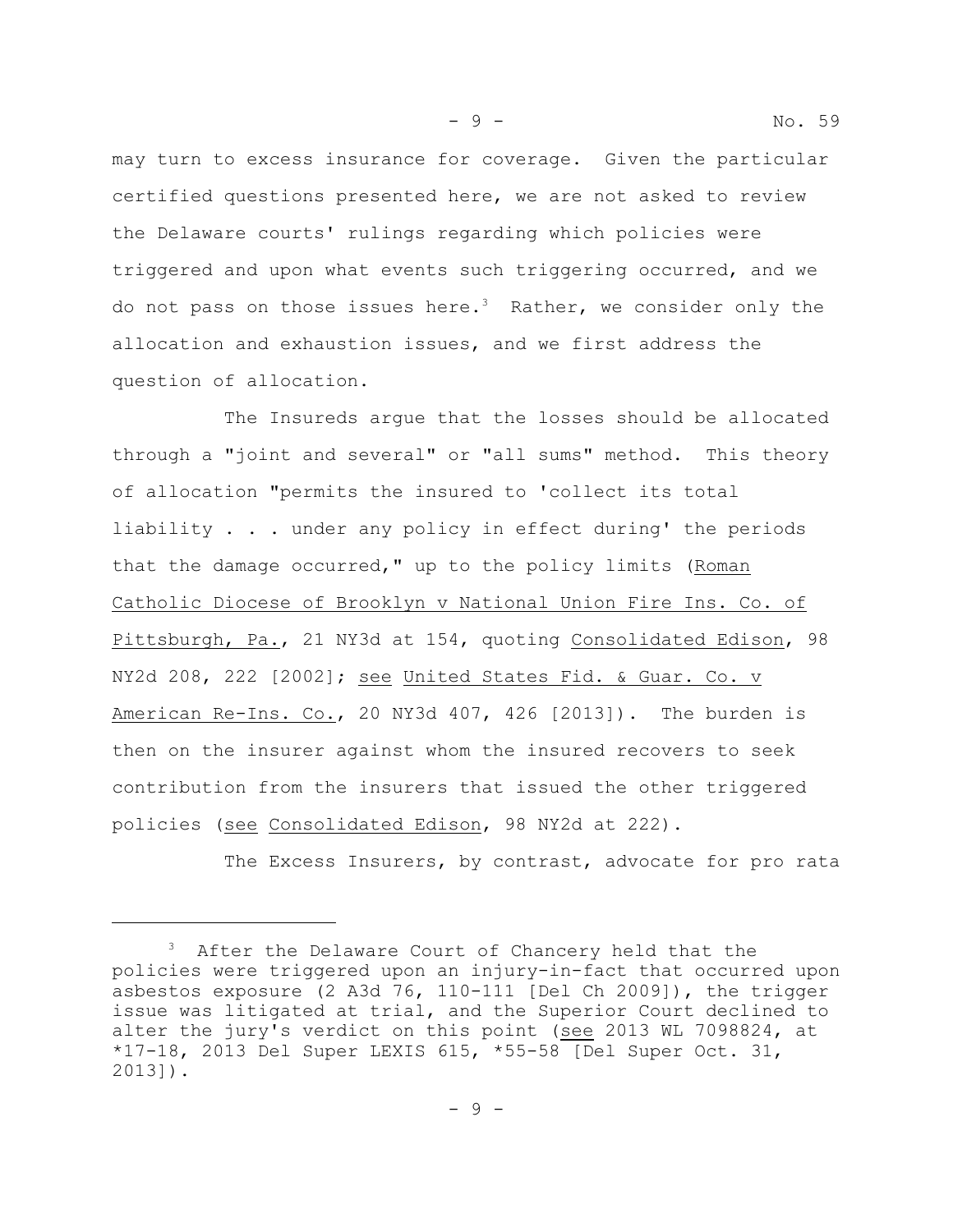allocation. Under this method, an insurer's liability is limited to sums incurred by the insured during the policy period; in other words, each insurance policy is allocated a "pro rata" share of the total loss representing the portion of the loss that occurred during the policy period (see Roman Catholic Diocese of Brooklyn, 21 NY3d at 154; Consolidated Edison, 98 NY2d at 223).<sup>4</sup> Generally, "[p]roration of liability among the insurers acknowledges the fact that there is uncertainty as to what actually transpired during any particular policy period" in claims alleging a gradual and continuing harm (Consolidated Edison, 98 NY2d at 224).

- 10 - No. 59

Courts of different states and federal jurisdictions are divided on the issue of allocation in relation to long-tail claims. Some jurisdictions have expressed a preference for the all sums method, usually relying on language in policies obligating an insurer to pay "all sums" for which an insured becomes liable (see e.g. State of California v Cont. Ins. Co., 55 Cal 4th 186, 199, 281 P3d 1000, 1007 [2012], as mod [Sept. 19, 2012]; Plastics Eng'g Co. v Liberty Mut. Ins. Co., 315 Wis 2d 556, 583, 759 NW2d 613, 626 [2009]; Goodyear Tire & Rubber Co. v Aetna Cas. & Sur. Co., 95 Ohio St 3d 512, 515, 769 NE2d 835, 840 [2002]; Hercules, Inc. v AIU Ins. Co., 784 A2d 481, 491 [Del

<sup>4</sup> Courts have devised different methods of fixing losses between policy periods (see Consolidated Edison Co. of N.Y. v Allstate Ins. Co., 98 NY2d 208, 224-225 [2002]). Again, we have no occasion to discuss these methods in this case.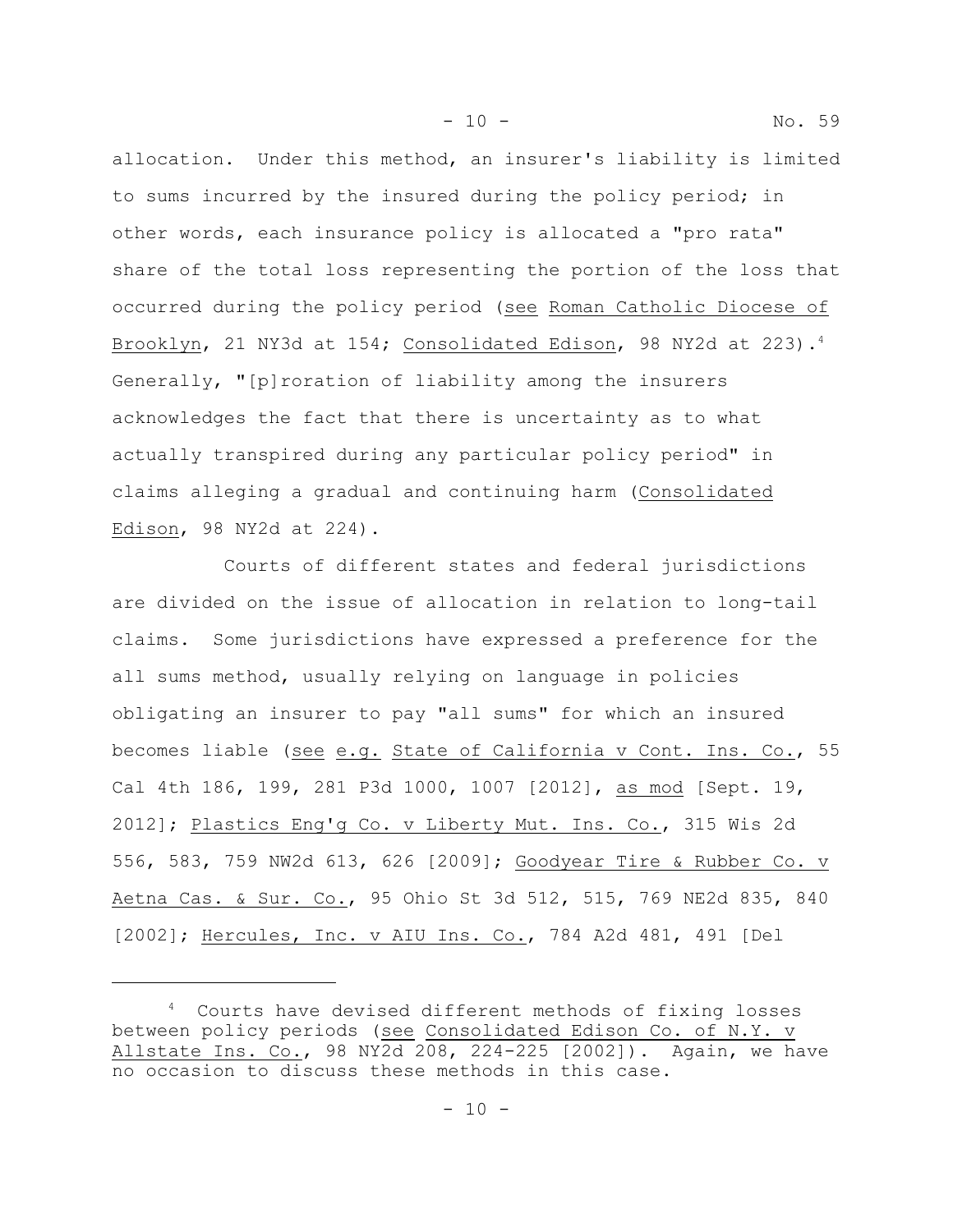2001]; American Physicians Ins. Exch. v Garcia, 876 SW2d 842, 855 [Tex 1994]; J.H. France Refractories Co. v Allstate Ins. Co., 534 Pa 29, 39, 626 A2d 502, 507 [1993]; Keene Corp. v Ins. Co. of N. Am., 667 F2d 1034, 1047 [DC Cir 1981]). Others have, instead, utilized the pro rata method, emphasizing language in the insurance policies that may be interpreted as limiting the "all sums" owed to those resulting from an occurrence "during the policy period," or public policy reasons supporting pro rata allocation, or a combination of the two (see e.g. EnergyNorth Nat. Gas, Inc. v Certain Underwriters at Lloyd's, 156 NH 333, 344, 934 A2d 517, 526 [2007]; Public Serv. Co. of Colorado v Wallis and Cos, 986 P2d 924, 940 [Colo 1999]; Owens-Illinois, Inc. v United Ins. Co., 138 NJ 437, 473, 650 A2d 974, 992 [1994]; Insurance Co. of N. Am. v Forty-Eight Insulations, Inc., 633 F2d 1212, 1225 [6th Cir 1980], decision clarified on reh, 657 F2d 814 [6th Cir 1981], cert denied 454 US 1109 [1981]).

- 11 - No. 59

We first confronted the question of pro rata versus all sums allocation in Consolidated Edison (98 NY2d at 222). In that case, we applied the pro rata method to claims involving environmental contamination over a number of years and insurance policy periods. Significantly, we did not reach our conclusion in Consolidated Edison by adopting a blanket rule, based on policy concerns, that pro rata allocation was always the appropriate method of dividing indemnity among successive insurance policies. Rather, we relied on our general principles

 $-11 -$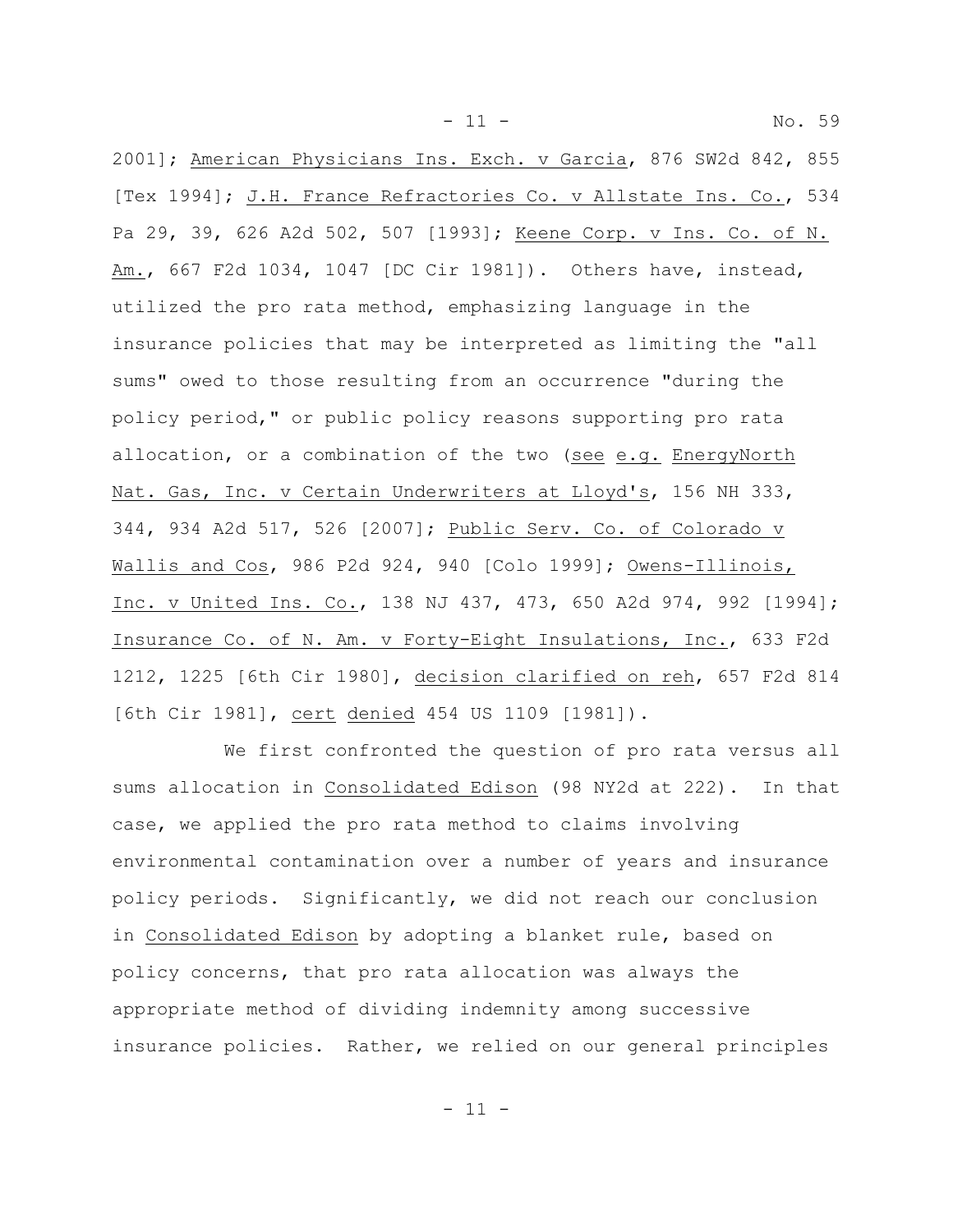of contract interpretation, and made clear that the contract language controls the question of allocation.

We emphasized in Consolidated Edison, and have reiterated thereafter, that "'[i]n determining a dispute over insurance coverage, [courts] first look to the language of the policy'" (Roman Catholic Diocese of Brooklyn, 21 NY3d at 148, quoting Consolidated Edison, 98 NY2d at 221; see Selective Ins. Co. of Am. v County of Rensselaer, 26 NY3d 649, 655 [2016]). We did not adopt a strict rule mandating either pro rata or all sums allocation because insurance contracts, like other agreements, should "be enforced as written," and "parties to an insurance arrangement may generally 'contract as they wish and the courts will enforce their agreements without passing on the substance of them'" (J.P. Morgan Sec. Inc. v Vigilant Ins. Co., 21 NY3d 324, 334 [2013], quoting New England Mut. Life Ins. Co. V Caruso, 73 NY2d 74, 81 [1989]).

When construing insurance policies, the language of the "contracts must be interpreted according to common speech and consistent with the reasonable expectation of the average insured" (Dean v Tower Ins. Co. of N.Y., 19 NY3d 704, 708 [2012], quoting Cragg v Allstate Indem. Corp., 17 NY3d 118, 122 [2011]). Furthermore, "we must construe the policy in a way that affords a fair meaning to all of the language employed by the parties in the contract and leaves no provision without force and effect" (Roman Catholic Diocese of Brooklyn, 21 NY3d at 148 [internal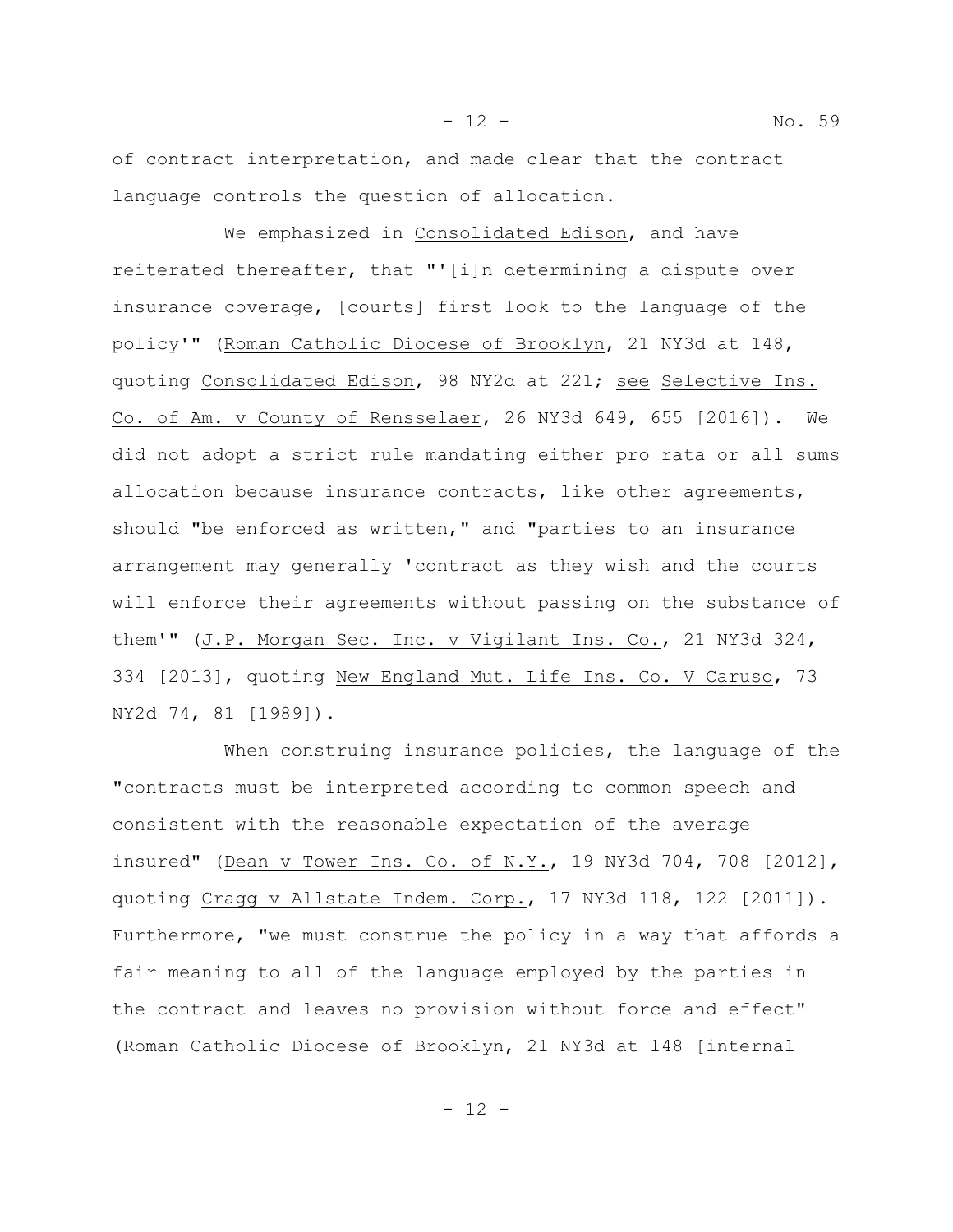quotation marks and citations omitted]). Significantly, "surplusage[ is] a result to be avoided" (Westview Assoc. v Guaranty Natl. Ins. Co., 95 NY2d 334, 339 [2000]). Moreover, while "'[a]mbiguities in an insurance policy are to be construed against the insurer'" (Dean, 19 NY3d at 708, quoting Breed v Insurance Co. of N. Am., 46 NY2d 351, 353 [1978]; see Federal Ins. Co. v International Bus. Machs. Corp., 18 NY3d 642, 650 [2012]), a contract is not ambiguous "if the language it uses has a definite and precise meaning, unattended by danger of misconception in the purport of the [agreement] itself, and concerning which there is no reasonable basis for a difference of opinion" (Selective Ins. Co. of Am., 26 NY3d at 655 [internal quotation marks and citation omitted]).

In Consolidated Edison, we applied the foregoing principles to the parties' arguments in support of, and in opposition to, pro rata allocation. The arguments presented in that case, and our resulting decision, turned exclusively upon the interpretation of two phrases in the insurance policies that were before us: (1) that an insurer agreed to indemnify the insured for "all sums" for which the insured was liable and which were caused by or arose out of an "occurrence;" and (2) that the "policies provide[d] indemnification for liability incurred as a result of an accident or occurrence during the policy period, not outside that period" (Consolidated Edison, 98 NY2d at 224 [emphasis added]). The Court concluded that "[p]ro rata

- 13 - No. 59

 $- 13 -$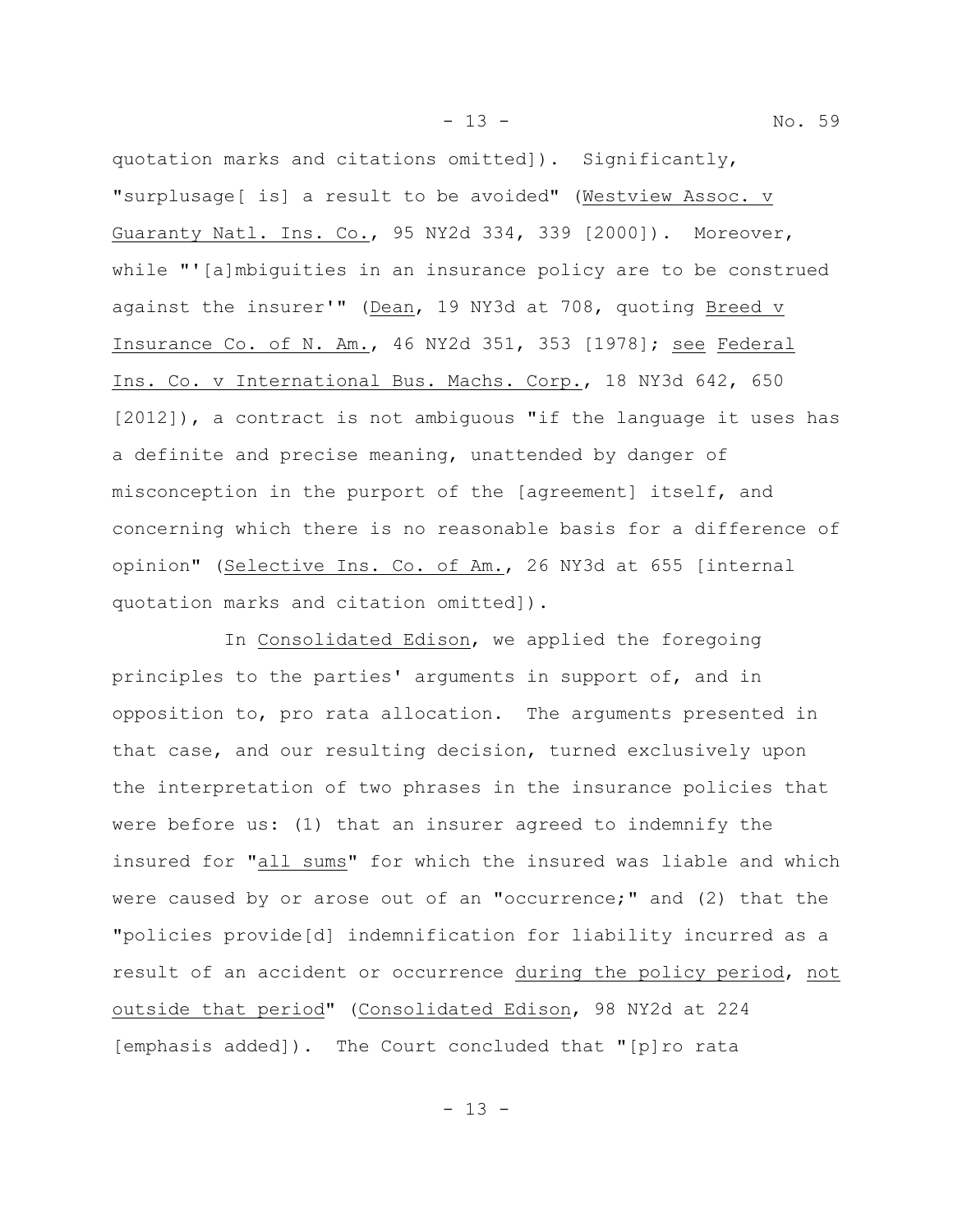- 14 - No. 59

allocation under th[o]se facts, while not explicitly mandated by the policies, [was] consistent with the language of the policies," whereas the mere use of the phrase "all sums" was insufficient to establish a contrary view (98 NY2d at 224 [emphasis added]). To be sure, we also suggested that, in the absence of language weighing in favor of a different conclusion, pro rata allocation was the preferable method of allocation in long-tail claims in light of the inherent difficulty of tying specific injuries to particular policy periods. Nevertheless, we recognized that "different policy language" might compel all sums allocation (98 NY2d at 223), citing, as a point of comparison, to the Delaware Supreme Court's decision in Hercules, Inc. v AIU Ins. Co., wherein the Delaware Court adopted the all sums method (784 A2d 481).

The policy language at issue here, by inclusion of the non-cumulation clauses and the two-part non-cumulation and prior insurance provisions, is substantively distinguishable from the language that we interpreted in Consolidated Edison, and the arguments that were made to us in that case were, likewise, different.<sup>5</sup> Indeed, the excess policies before us here present the very type of language that we signaled might compel all sums allocation in Consolidated Edison. Inasmuch as the question is now squarely before us, we must determine whether the presence of

<sup>&</sup>lt;sup>5</sup> While such provisions were included in some of the policies at issue in Consolidated Edison, there was no reference in our decision to their existence.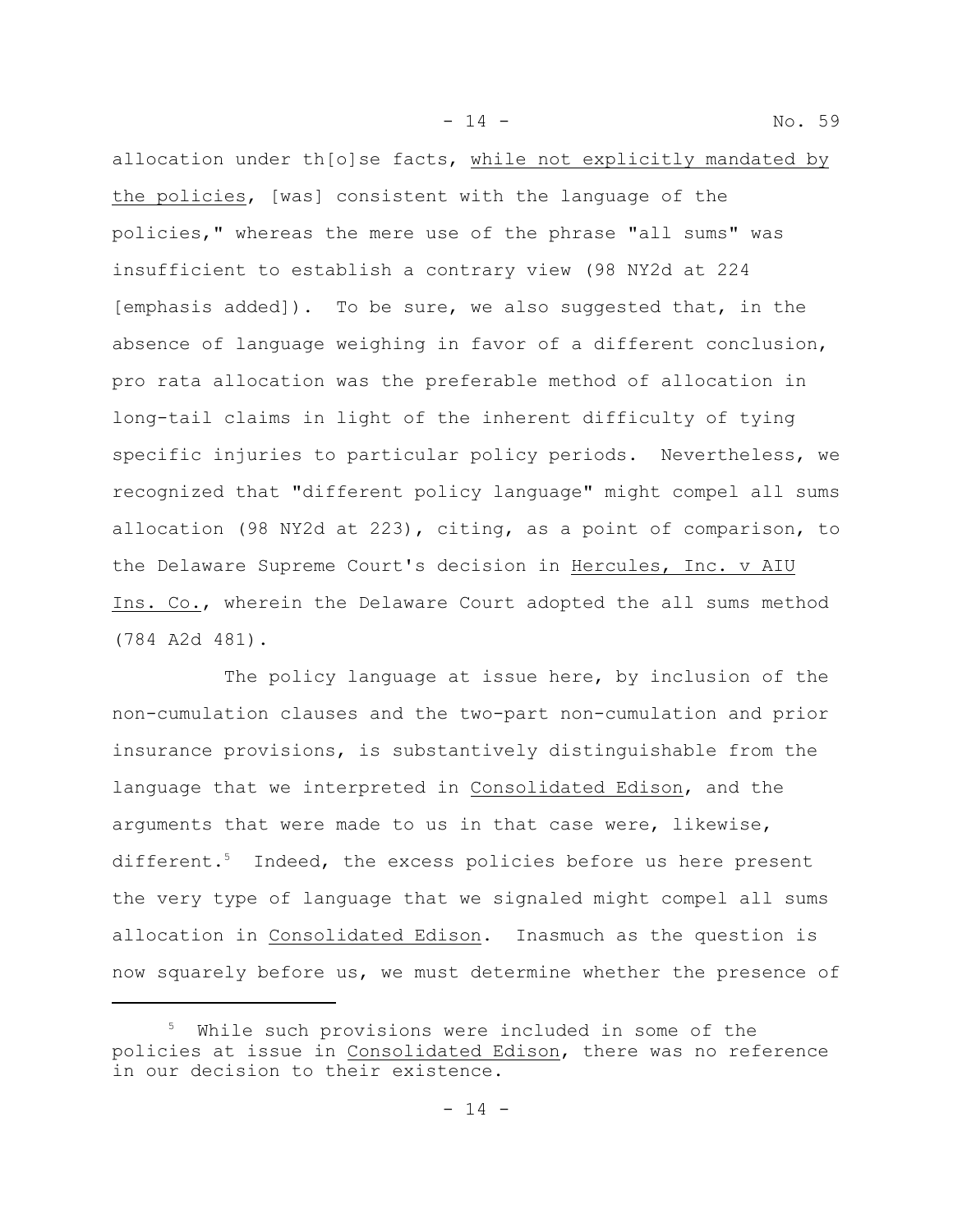a non-cumulation clause or a non-cumulation and prior insurance provision mandates all sums allocation.

## (B)

Generally, non-cumulation clauses prevent stacking, the situation in which "an insured who has suffered a long term or continuous loss which has triggered coverage across more than one policy period . . . wishes to add together the maximum limits of all consecutive policies that have been in place during the period of the loss" (12 Couch on Ins. § 169:5 [3d ed]; see Barry R. Ostrager & Thomas R. Newman, Handbook on Ins. Coverage Disputes § 11.02 [e] [16th ed 2013]). Such clauses originated during the shift from "accident-based" to "occurrence-based" liability policies in the 1960s and 1970s, and were purportedly designed to prevent any attempt by policyholders to recover under a subsequent policy -- based on the broader definition of occurrence -- for a loss that had already been covered by the prior "accident-based" policy (see Jan M. Michaels et al., The "Non-Cumulation" Clause: Policyholders Cannot Have Their Cake and Eat It Too, 61 U Kan L Rev 701, 717 [2013]; Christopher C. French, The "Non-Cumulation Clause": An "Other Insurance" Clause by Another Name, 60 U Kan L Rev 375, 386 [2011]). More recently, courts have been called upon to analyze the impact of these clauses on the allocation question. Significantly, we have enforced non-cumulation clauses in accordance with their plain language (see Nesmith v Allstate Ins. Co., 24 NY3d 520, 523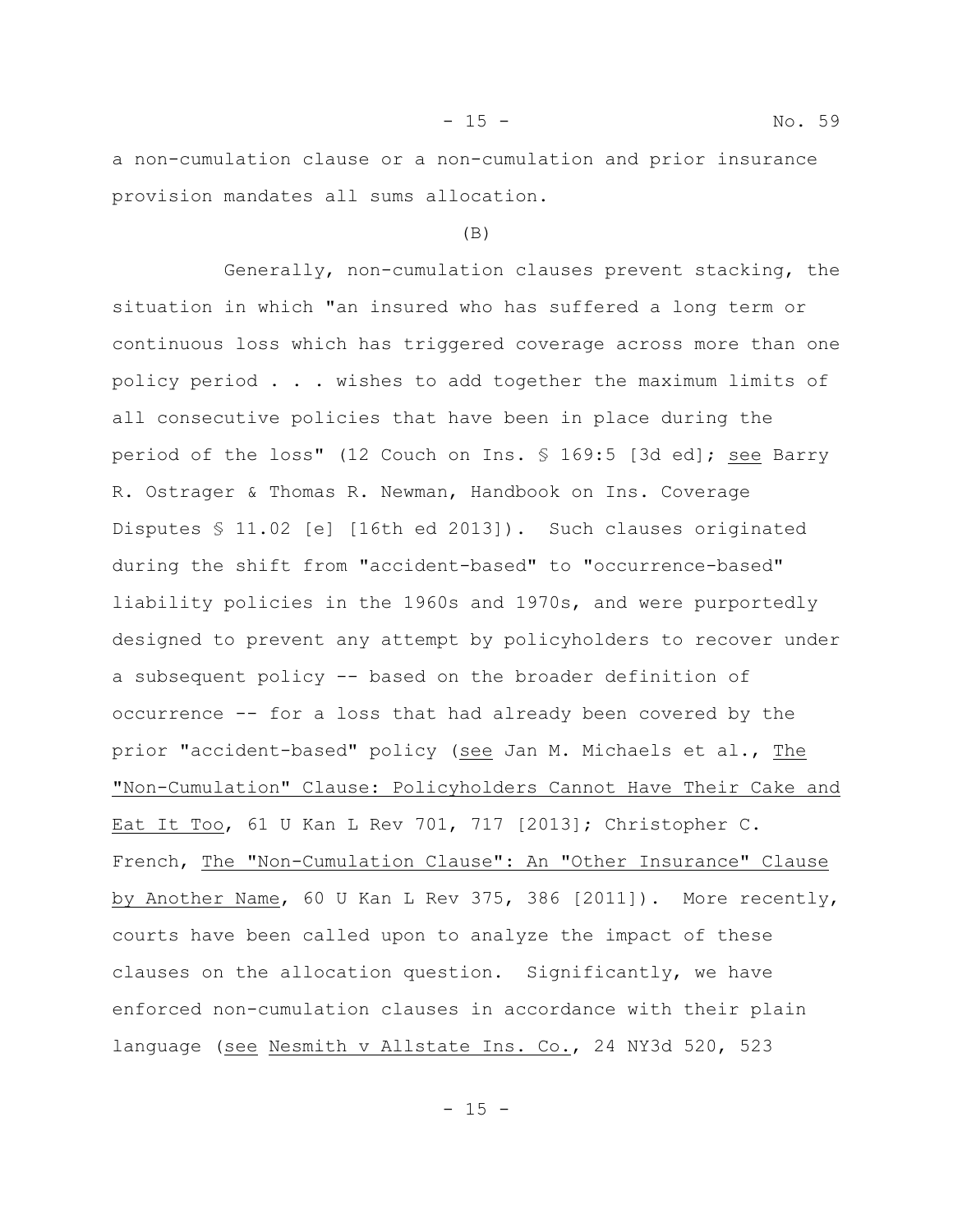- 16 - No. 59

[2014]; Hiraldo v Allstate Ins. Co., 5 NY3d 508, 513 [2005]), despite the limiting impact that such clauses may have on an insured's recovery (and, by extension, that of an injured plaintiff). However, we have never addressed the interplay between non-cumulation/prior insurance provisions and allocation.

Courts in other states that have addressed this issue -- both those that have adopted all sums allocation and a few that have followed a pro rata approach -- have concluded that non-cumulation clauses cannot be reconciled with pro rata allocation. For example, in Chicago Bridge & Iron Co. v Certain Underwriters at Lloyd's, London, a Massachusetts appellate court rejected pro rata allocation, in part, on the ground that the non-cumulation/prior insurance provision "would be superfluous had the drafter intended that damages would be allocated among insurers based on their respective time on the risk" (59 Mass App Ct 646, 656, 797 NE2d 434, 441 [Mass App Ct 2003]). Similarly, the Supreme Court of Wisconsin supported its determination that all sums allocation applied by pointing to non-cumulation clauses contemplating indemnity where an injury occurs "'partly before and partly within the policy period'" (Plastics Eng'g Co., 315 Wis 2d at 583, 759 NW2d at 626; see also Riley v United Services Auto. Ass'n, 161 Md App 573, 592, 871 A2d 599, 611 [Md Ct Spec App 2005] [noting that prohibiting stacking would run counter to pro rata allocation], affd 393 Md 55, 899 A2d 819 [2006]).

In addition, at least two courts in jurisdictions that

- 16 -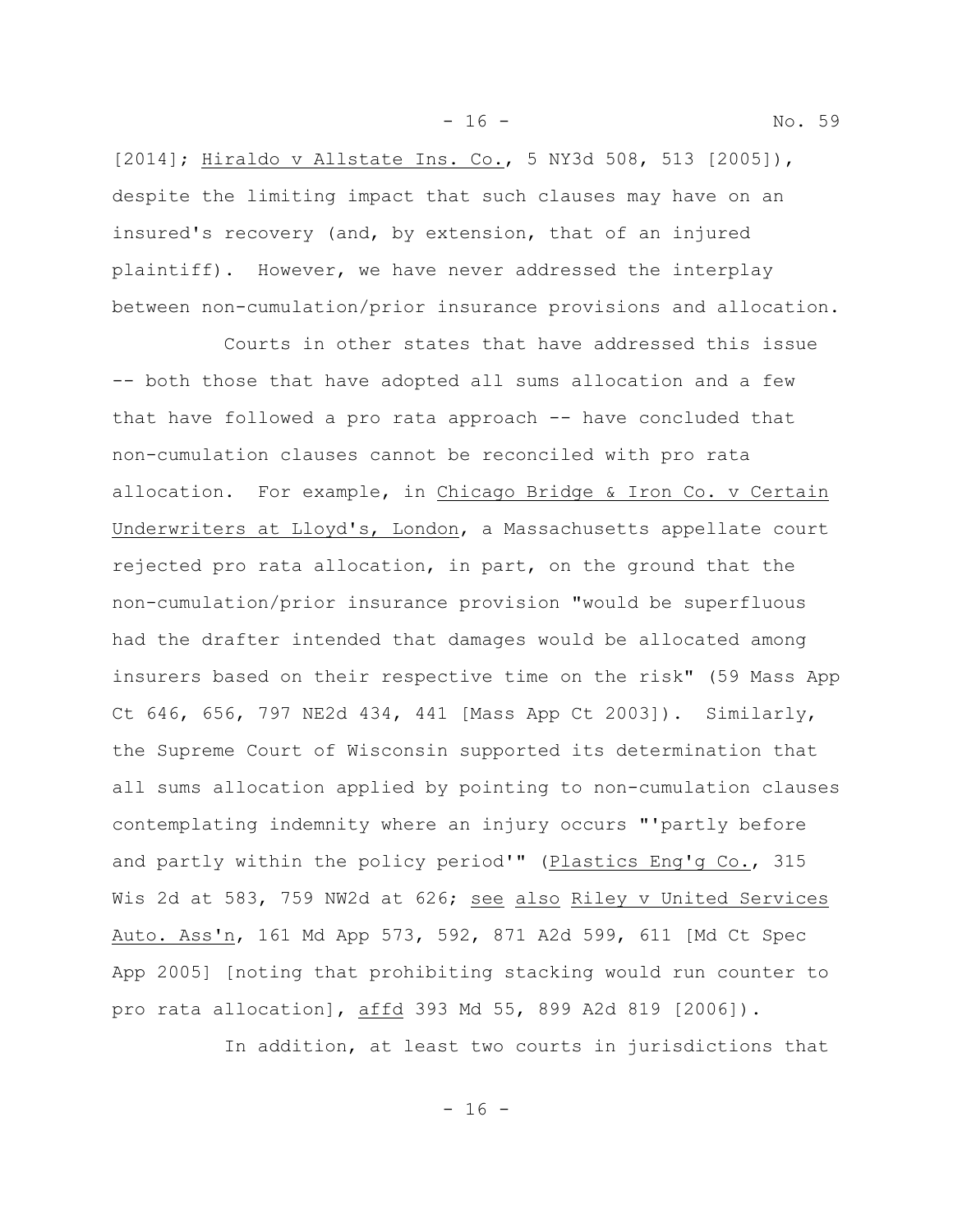have adopted the pro rata allocation method, have held that noncumulation clauses cannot be enforced in conjunction with that method (see Spaulding Composites Co., Inc. v Aetna Cas. and Sur. Co., 176 NJ 25, 44-46, 819 A2d 410, 422-423 [2003]; Outboard Marine Corp. v. Liberty Mut. Ins. Co., 283 Ill App 3d 630, 219 Ill Dec 62, 670 NE2d 740 [1996], appeal denied 169 Ill 2d 570, 221 Ill Dec 439, 675 NE2d 634 [1996] [declining to enforce noncumulation clause with pro rata allocation]). In Spaulding Composites Co., Inc. v Aetna Cas. and Sur. Co., the New Jersey Supreme Court explained that, "even if the non-cumulation clause was not facially inapplicable,  $\cdot$  . . it would thwart the . . . pro-rata allocation modality" (176 NJ at 44, 819 A2d at 422). That Court reasoned that,

> "[o]nce the court turns to pro rata allocation, it makes sense that the non-cumulation clause, which would allow the insurer to avoid its fair share of responsibility, drops out of the policy . . . . The pro-rata sharing methodology has, at its core, a public policy that favors maximizing, in a fair and just manner, insurance coverage for cleanup of environmental disasters. By applying the non-cumulation clause, insurers who were actually 'on the risk' would be insulated from their fair share of liability. . . . "

(id. at 44-45; see 15 Couch on Ins. § 220:30 [3d ed 1999] ["Once a court has determined that a loss is to be shared among sequential insurers on a pro rata basis, 'prior insurance' and 'non[-]cumulation of liability' clauses in the policies become unenforceable"]).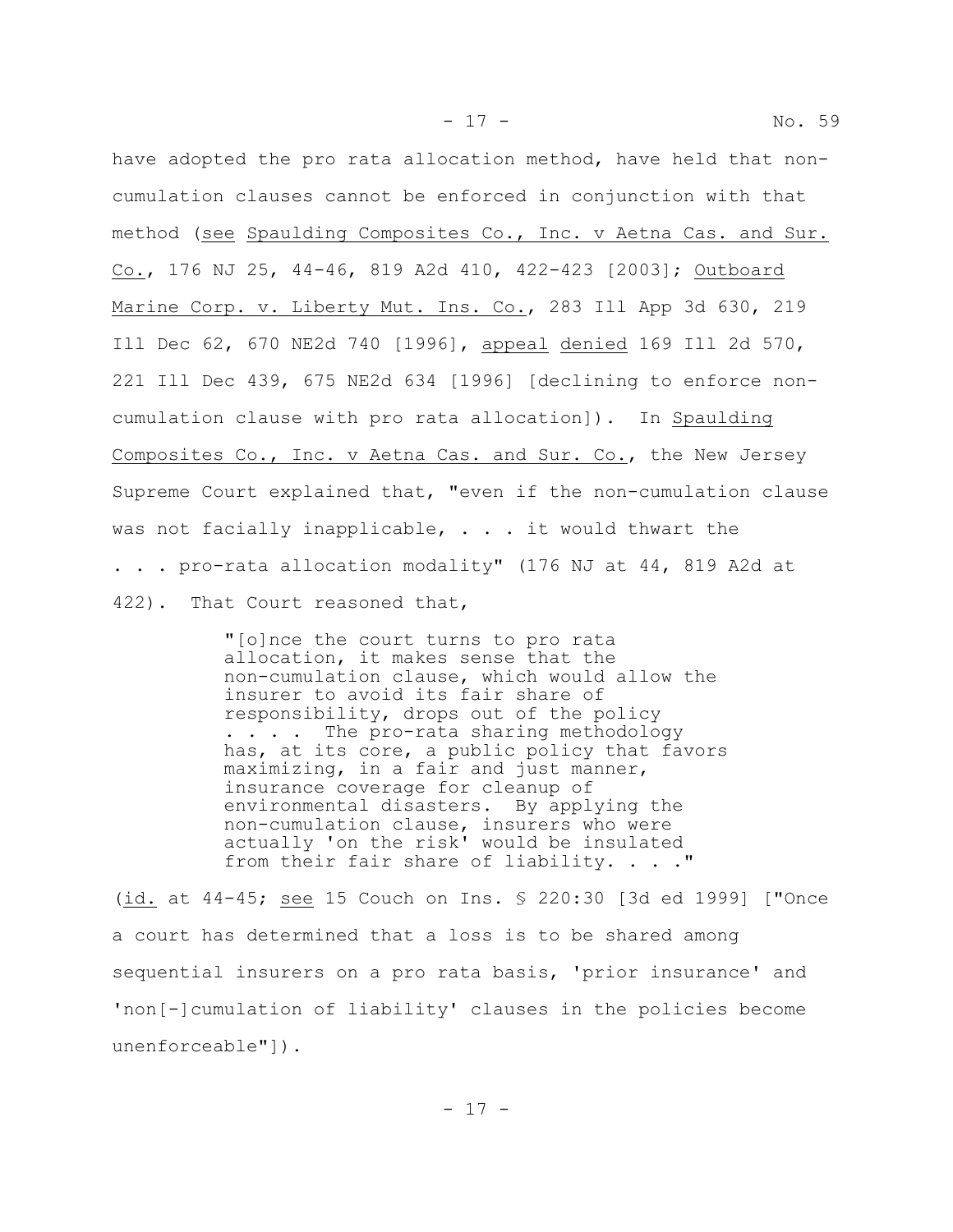These cases are persuasive authority for the proposition that, in policies containing non-cumulation clauses or non-cumulation and prior insurance provisions, such as the excess policies before us, all sums is the appropriate allocation method. We agree that it would be inconsistent with the language of the non-cumulation clauses to use pro rata allocation here. Such policy provisions plainly contemplate that multiple successive insurance policies can indemnify the insured for the same loss or occurrence by acknowledging that a covered loss or occurrence may "also [be] covered in whole or in part under any other excess [p]olicy issued to the [Insured] prior to the inception date" of the instant policy.

By contrast, the very essence of pro rata allocation is that the insurance policy language limits indemnification to losses and occurrences during the policy period -- meaning that no two insurance policies, unless containing overlapping or concurrent policy periods, would indemnify the same loss or occurrence. Pro rata allocation is a legal fiction designed to treat continuous and indivisible injuries as distinct in each policy period as a result of the "during the policy period" limitation, despite the fact that the injuries may not actually be capable of being confined to specific time periods. The noncumulation clause negates that premise by presupposing that two policies may be called upon to indemnify the insured for the same loss or occurrence. Indeed, even commentators who have advocated

- 18 - No. 59

- 18 -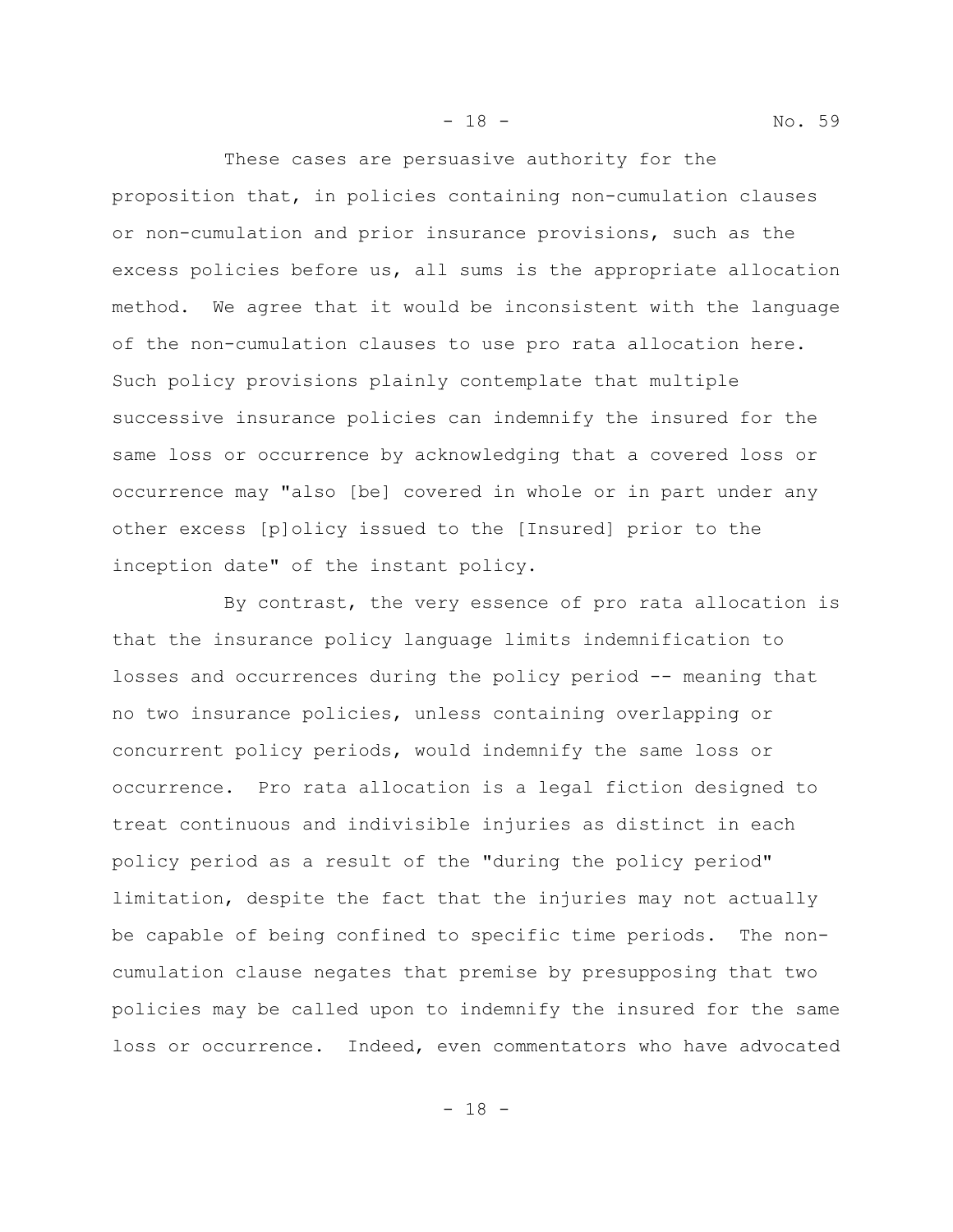for pro rata allocation and propounded the complications that can be caused by all sums allocation have recognized that non-cumulation clauses cannot logically be applied in a pro rata allocation (see Jan M. Michaels et al., The Avoidable Evils of "All Sums" Liability for Long-Tail Insurance Coverage Claims, 64 U Kan L Rev 467, 489 [2015] ["Provisions such as the non-cumulation clause [do] not even apply and need not be analyzed under pro rata allocation"]). In a pro rata allocation, the non-cumulation clauses would, therefore, be rendered surplusage -- a construction that cannot be countenanced under our principles of contract interpretation (see Roman Catholic Diocese of Brooklyn, 21 NY3d at 148; Consolidated Edison, 98 NY2d at 221-222; Westview Assoc., 95 NY2d at 339), and a result that would conflict with our previous recognition that such clauses are enforceable (see Nesmith, 24 NY3d at 523; Hiraldo, 5 NY3d at 513). $^{6}$ 

Several of the excess policies here also contain continuing coverage clauses within the non-cumulation and prior

 $6$  Notably, the Insurers originally argued to the Delaware courts that the non-cumulation clauses should not be given effect in a pro rata allocation. Apparently recognizing that this would conflict with our principles of contract interpretation -- as the Delaware Court of Chancery concluded -- the Insurers now take the position that the non-cumulation clauses can be given effect with pro rata allocation. Indeed, according to the Delaware Superior Court, even the Excess Insurers' own witness, an insurance law professor, conceded that non-cumulation clauses were inconsistent with pro rata allocation (see 2013 WL 7098824, at \*12, 2013 Del Super LEXIS 615, at \*39).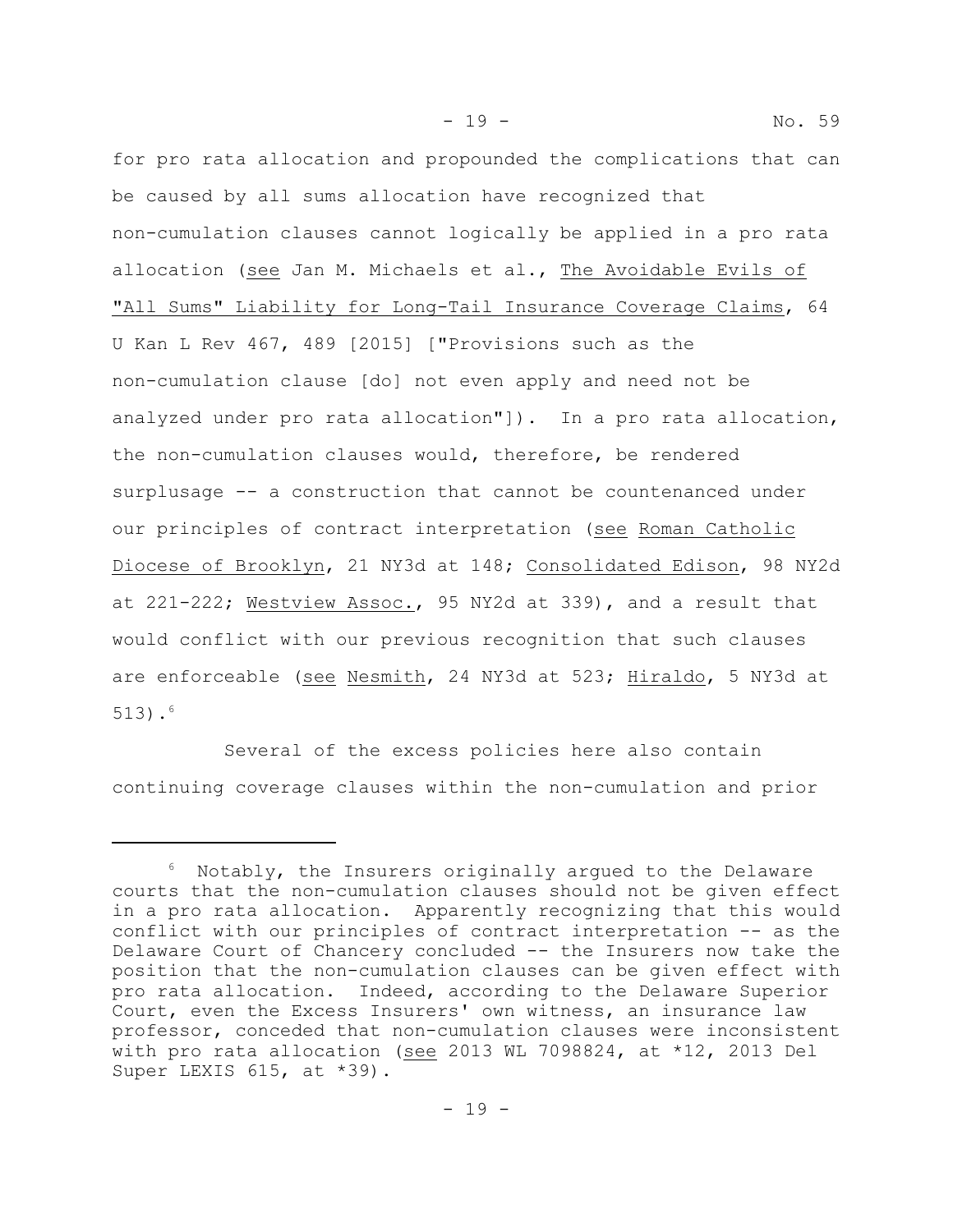- 20 - No. 59

insurance provisions, reinforcing our conclusion that all sums - not pro rata -- allocation was intended in such policies. The continuing coverage clause expressly extends a policy's protections beyond the policy period for continuing injuries. Yet, under a pro rata allocation, no policy covers a loss that began during a particular policy period and continued after termination of that period because that subsequent loss would be apportioned to the next policy period as its pro rata share. Using the pro rata allocation would, therefore, render the continuing coverage clause irrelevant. Thus, presence of that clause in the respective policies further compels an interpretation in favor of all sums allocation (see Hercules, Inc., 784 A2d at 493-494; Dow Corning Corp. v Cont. Cas. Co., Inc., 1999 WL 33435067, at \*7, 1999 Mich App LEXIS 2920, at \*23- 24 [Mich Ct App Oct. 12, 1999], lv denied 463 Mich 854, 617 NW2d 554 [2000]; Boston Gas Co. v Century Indem. Co., 454 Mass 337, 362, 910 NE2d 290, 309 [2009]; Liberty Mut. Ins. Co. v Those Certain Underwriters at Lloyds, 650 F Supp 1553, 1559 [WD Pa 1987]).

The Excess Insurers contend that a conclusion that all sums allocation is required would be inconsistent with the Second Circuit's holding in Olin Corp. v Am. Home Assur. Co. (704 F3d 89, 95 [2d Cir 2012] [Olin III]) and those cases that have followed in its stead (see Liberty Mut. Ins. Co. v Fairbanks Co., 2016 WL 1169511, \*7, 2016 US Dist LEXIS 36662, at \*22 [SD NY

 $-20 -$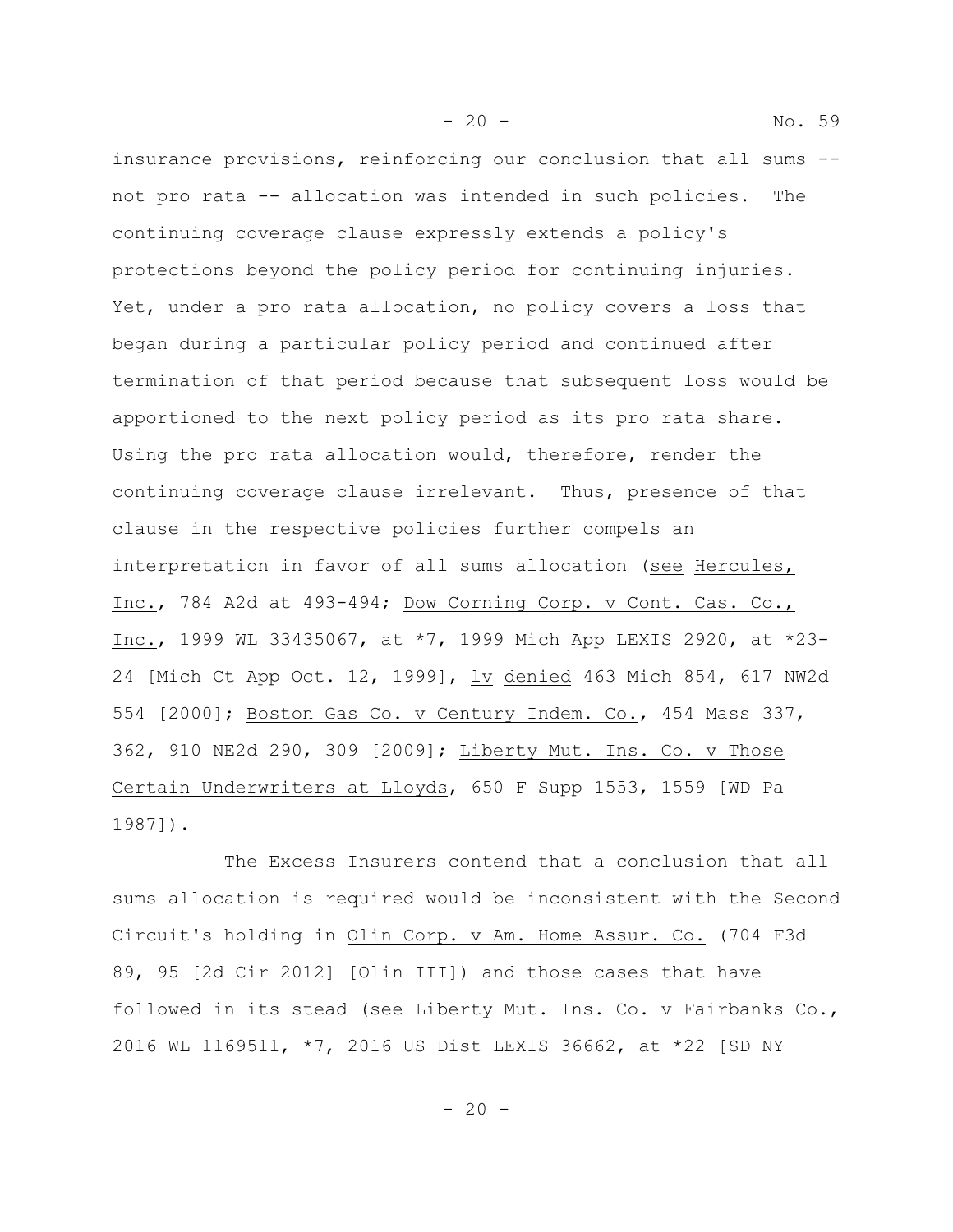- 21 - No. 59

2016]; Liberty Mut. Fire Ins. Co. v J&S Supply Corp., 2015 US Dist LEXIS 177124, \*24-25 [SD NY 2015]). We discern no such impediment to our holding.

In Olin I, the Second Circuit held that pro rata allocation applied to distribute the insured's liability to insurance policies triggered by soil and groundwater contamination resulting from Olin Corporation's pesticide manufacturing operations (see Olin Corp. v Ins. Co. of N. Am., 221 F3d 307 [2d Cir 2000] [Olin I]). There, the Second Circuit relied both on public policy reasons supporting pro rata allocation, and on language in the insurance policies limiting the scope of coverage to damages incurred during the policy period (see id. at 324-326). In a later appeal in additional related litigation (see Olin Corp. v Certain Underwriters at Lloyd's London, 468 F3d 120, 127 [2d Cir 2006] [Olin II]), the Second Circuit reaffirmed that its conclusion was consistent with our decision in Consolidated Edison.

Subsequently, in Olin III, the issue on appeal in related litigation against one of Olin's excess insurance carriers was whether the attachment point (i.e., the point at which the insured's liability triggers excess coverage) for two excess policies had been met (704 F3d at 93-95). Applying strict pro rata allocation to the underlying policies, as provided for in Olin I, the attachment point for the two excess insurance policies was not reached (see id. at 95). The parties' arguments

- 21 -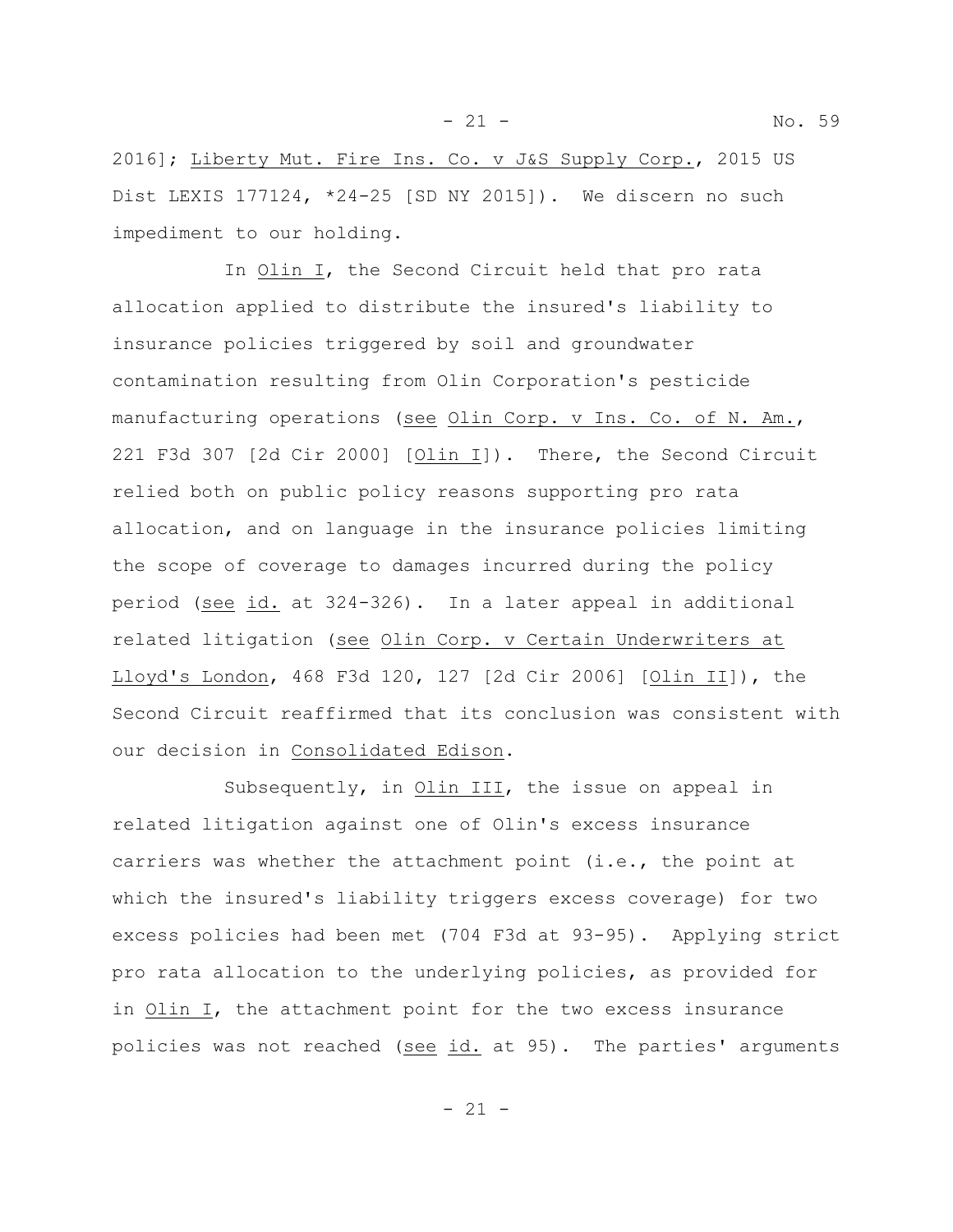in Olin III centered upon the "Prior Insurance and Non-Cumulation of Liability" provision in the underlying policies to which the excess policies followed form (id. at 94), which had not been raised in Olin I or Olin II (see id. at 98). Olin argued that, although pro rata allocation applied under the Second Circuit's earlier holding in Olin I, the continuing coverage clause contained in the non-cumulation/prior insurance provision required that the losses allocated to subsequent years be swept back into the policy periods covering the earlier years. The excess insurer, by contrast, argued, as relevant here, that pro rata allocation was inconsistent with the non-cumulation and continuing coverage clauses and, consequently, those provisions could not be enforced in conjunction with pro rata allocation.

The Second Circuit held that the plain language of the continuing coverage clause of the prior insurance provision "require[d] the insurer to indemnify the insured for personal injury or property damage continuing after the termination of the policy" (id. at 100). The court, therefore, divided up the damages for each year as if allocating them on a pro rata basis, but then swept the shares attributable to the years outside the policy period back into the earlier policy periods.

At first glance, the Second Circuit's decision in Olin III could be viewed as harmonizing the non-cumulation and prior insurance provision containing the continuing coverage clause with pro rata allocation. However, the Court's rejection of the

- 22 - No. 59

- 22 -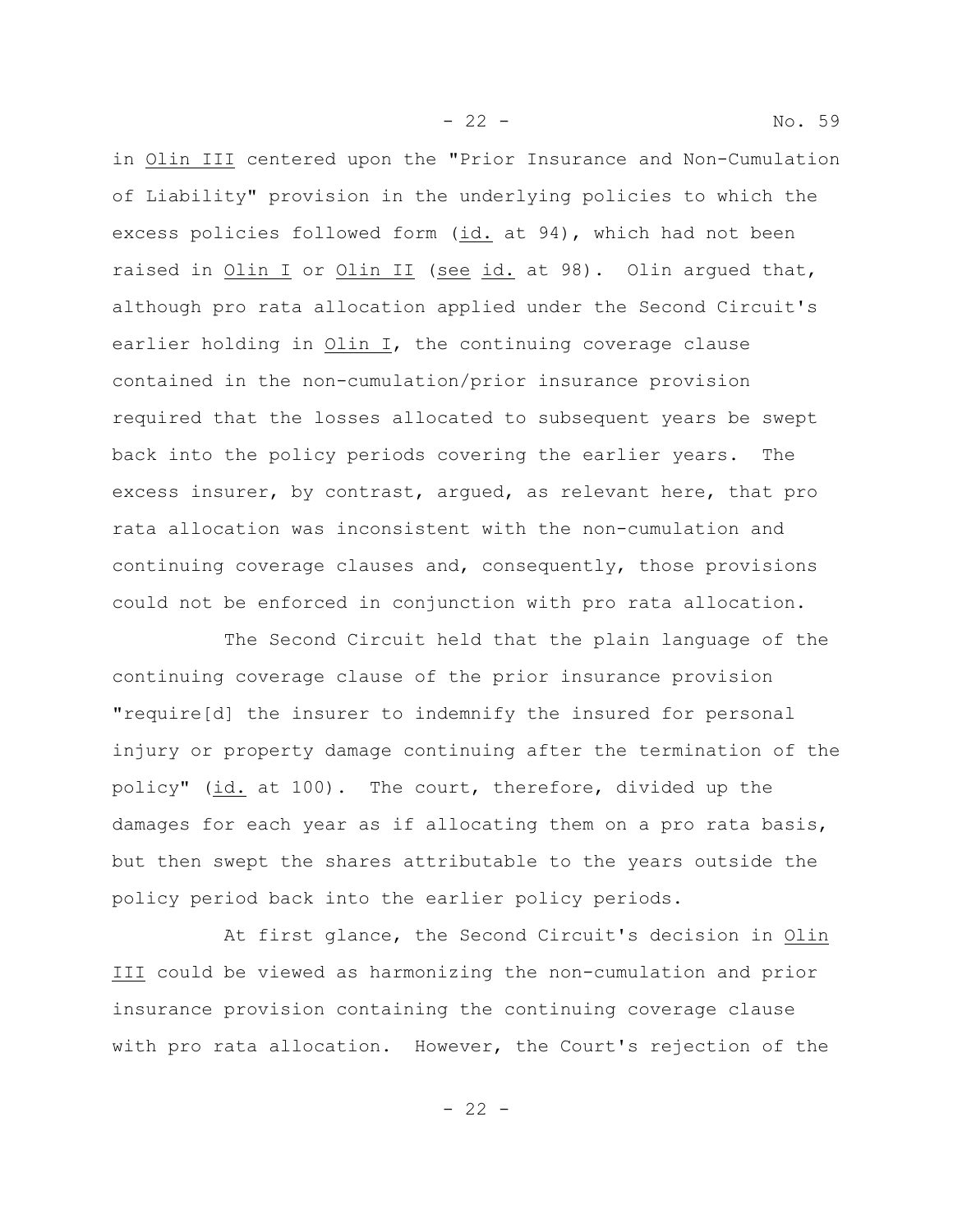- 23 - No. 59 insurer's argument that these provisions were inconsistent with

pro rata allocation turned on its conclusion that "New York state court decisions and those prior decisions of this Court endorsing the pro rata approach foreclose [the Court] from interpreting [the non-cumulation and prior insurance provision] as imposing joint and several liability" (id. at 102). As discussed above, our holding in Consolidated Edison does not require pro rata allocation in the face of policy language undermining the very premise upon which the imposition of pro rata allocation rests. In light of the Second Circuit's view that it was foreclosed from utilizing all sums allocation -- either by Consolidated Edison or by its own earlier holding in Olin I imposing pro rata allocation -- and the fact that the resulting allocation apportioning numerous years of liability outside the policy period to the relevant policies closely resembles an all sums allocation, the Excess Insurers' contention that Olin III supports a pro rata allocation here is unavailing. Nor have those courts that have followed Olin III reconciled the language of the non-cumulation clause and prior insurance provision with pro rata allocation (see Liberty Mut. Ins. Co. v Fairbanks Co., 2016 US Dist LEXIS 36662, at \*22; Liberty Mut. Fire Ins. Co v J&S Supply Corp, 2016 WL 1169511, at \*7, 2015 US Dist LEXIS 177124, at \*24-25). Indeed, the Excess Insurers have cited to no authorities satisfactorily reconciling non-cumulation clauses with pro rata allocation.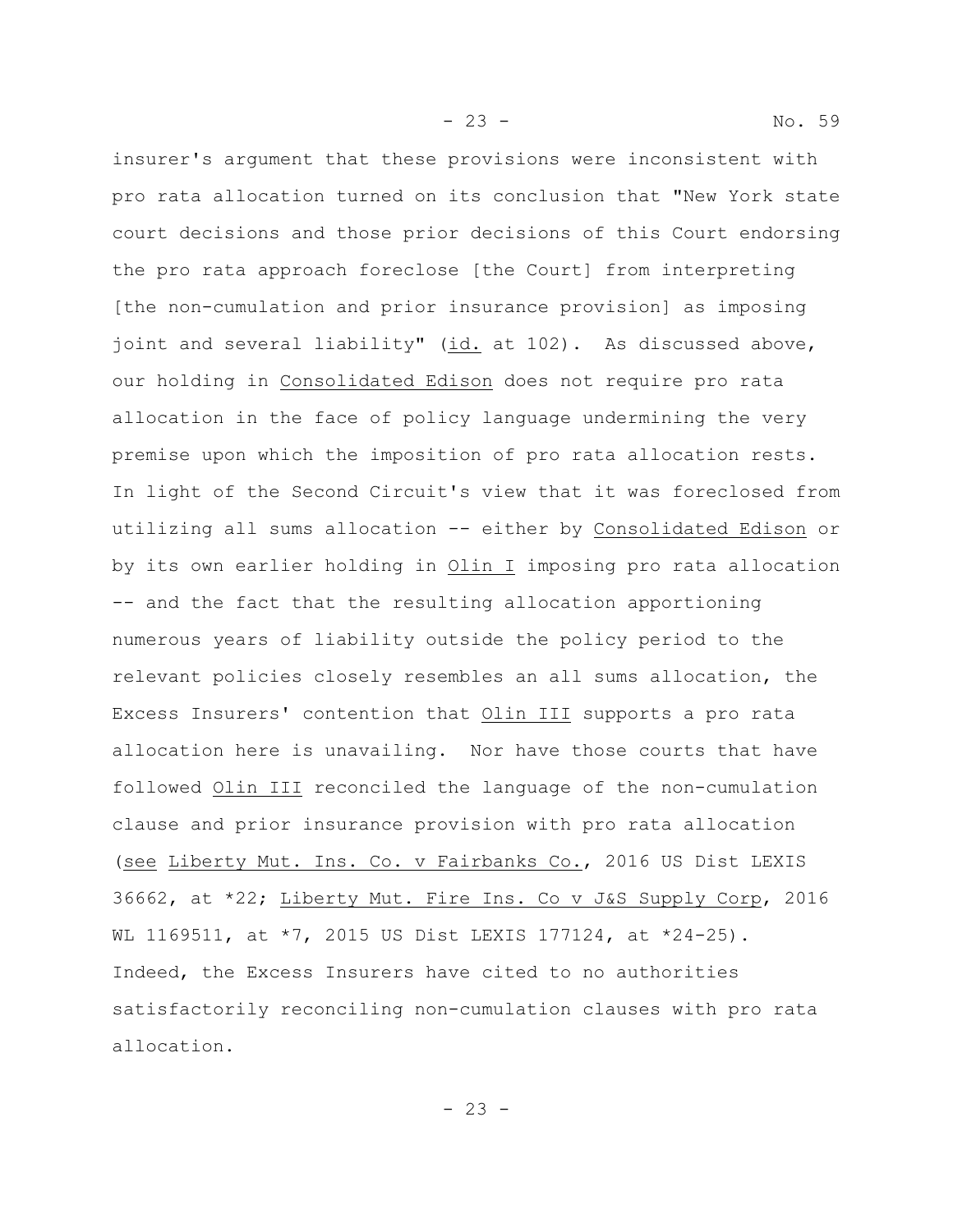Accordingly, based on the policy language and the persuasive authority holding that pro rata allocation is inconsistent with non-cumulation and non-cumulation/prior insurance provisions, we hold that all sums allocation is appropriate in policies containing such provisions, like the ones at issue here.

## III. Exhaustion

With the allocation issue resolved, we turn to the second question -- namely, whether horizontal or vertical exhaustion applies under the relevant policies. That is, we must determine whether the Insureds are required under the terms of the excess policies to "horizontally" exhaust all triggered primary and umbrella excess layers before tapping into any of the additional excess insurance policies, or whether the Insureds need only "vertically" exhaust the primary and umbrella policies, which would allow the Insureds to access each excess policy once the immediately underlying policies' limits are depleted, even if other lower-level policies during different policy periods remain unexhausted. The Excess Insurers argue that, if we utilize all sums allocation, then horizontal exhaustion should be applied.<sup>7</sup>

 $\frac{7}{7}$  While, in some situations, horizontal exhaustion may be beneficial to excess insurers, particularly where the underlying layers of insurance contain a non-cumulation clause, we note that -- like with the allocation issue -- neither method necessarily militates in favor of insurers or insureds, with much depending on the specifics of the underlying policies and their limits.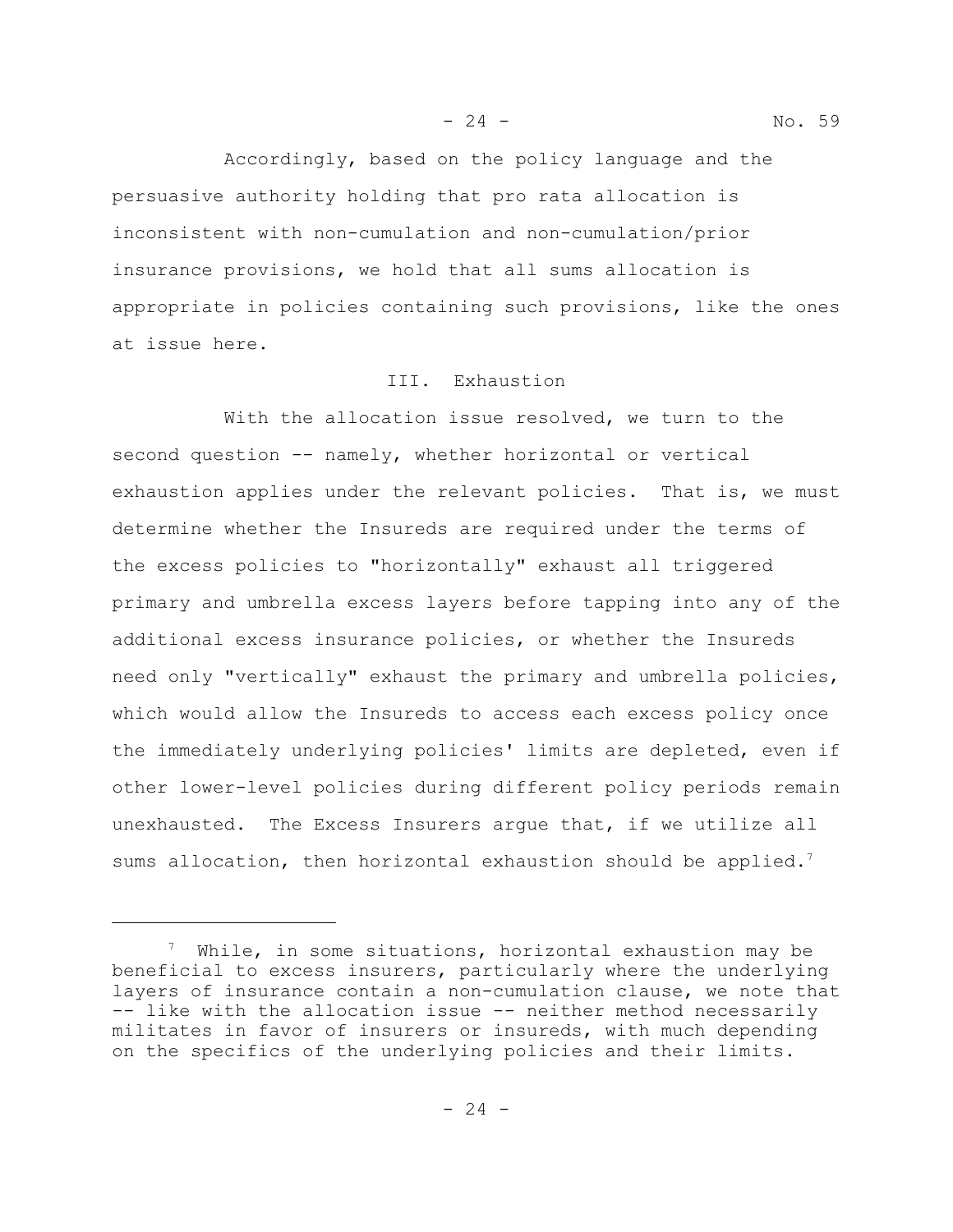All of the excess policies at issue primarily hinge their attachment on the exhaustion of underlying policies that cover the same policy period as the overlying excess policy, and that are specifically identified by either name, policy number, or policy limit. In our view, vertical exhaustion is more consistent than horizontal exhaustion with this language tying attachment of the excess policies specifically to identified policies that span the same policy period. Further, vertical exhaustion is conceptually consistent with an all sums allocation, permitting the Insured to seek coverage through the layers of insurance available for a specific year (see Westport Ins. Corp. v Appleton Papers Inc., 327 Wis 2d 120, 168-169, 787 NW2d 894, 919 [2010], review denied 329 Wis 2d 63 [2010]; Cadet Mfg. Co. v Am. Ins. Co., 391 F Supp 2d 884, 892 [WD Wash 2005]; J. Stephen Berry, Jerry B. McNally, Allocation of Insurance Coverage: Prevailing Theories and Practical Applications, 42 Tort Trial & Ins Prac LJ 999, 1015-1016 [2007]).

The only argument of the Excess Insurers in support of horizontal exhaustion that merits discussion is their contention that it is compelled by the "other insurance" clauses in the Liberty Mutual umbrella policies and the subject excess policies. The Liberty Mutual umbrella policies provide that the insurer will pay "all sums in excess of the retained limit," which is defined as the relevant limit of liability of underlying policies, "plus all amounts payable under other insurance, if

- 25 - No. 59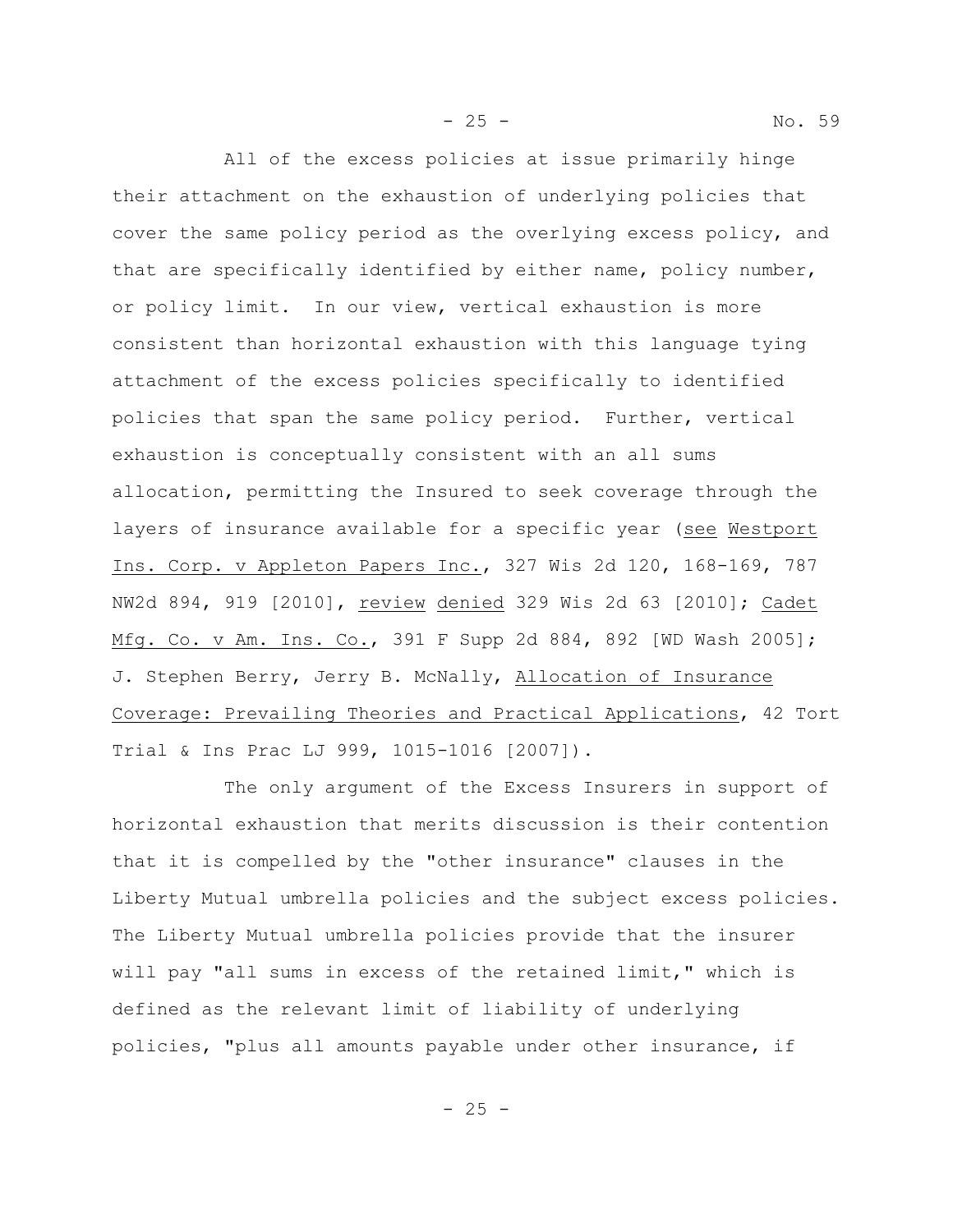any." An "underlying policy" is "a policy listed as an underlying policy in the declarations," which, as already stated, includes only policies spanning the same policy period as the respective excess policy. Other insurance, in turn, "means any other valid and collectible insurance (except under an underlying policy) which is available to the insured, or would be available to the insured in the absence of this policy." The excess policies have similar clauses providing for such policies to be excess to other insurance.

The Excess Insurers contend that the "other insurance" available to the Insureds includes coverage provided by successive insurance policies. Their argument in this regard is not completely baseless (see Dow Corning Corp., 1999 WL 33435067, at \*9, 1999 Mich App LEXIS 2920, at \*26-29; United States Gypsum Co. v Admiral Ins. Co., 268 Ill App 3d 598, 653, 643 NE2d 1226, 1261 [Ill App Ct 1994], lv denied 161 Ill 2d 542 [1995]). However, we stated in Consolidated Edison that "other insurance" clauses "apply when two or more policies provide coverage during the same period, and they serve to prevent multiple recoveries from such policies," and that such clauses "have nothing to do" with "whether any coverage potentially exist[s] at all among certain high-level policies that were in force during successive years" (Consolidated Edison, 98 NY2d at 223 [emphases added]). Those cases relied on by the Delaware Superior Court do not hold otherwise because they each involved instances of concurrent

- 26 - No. 59

 $- 26 -$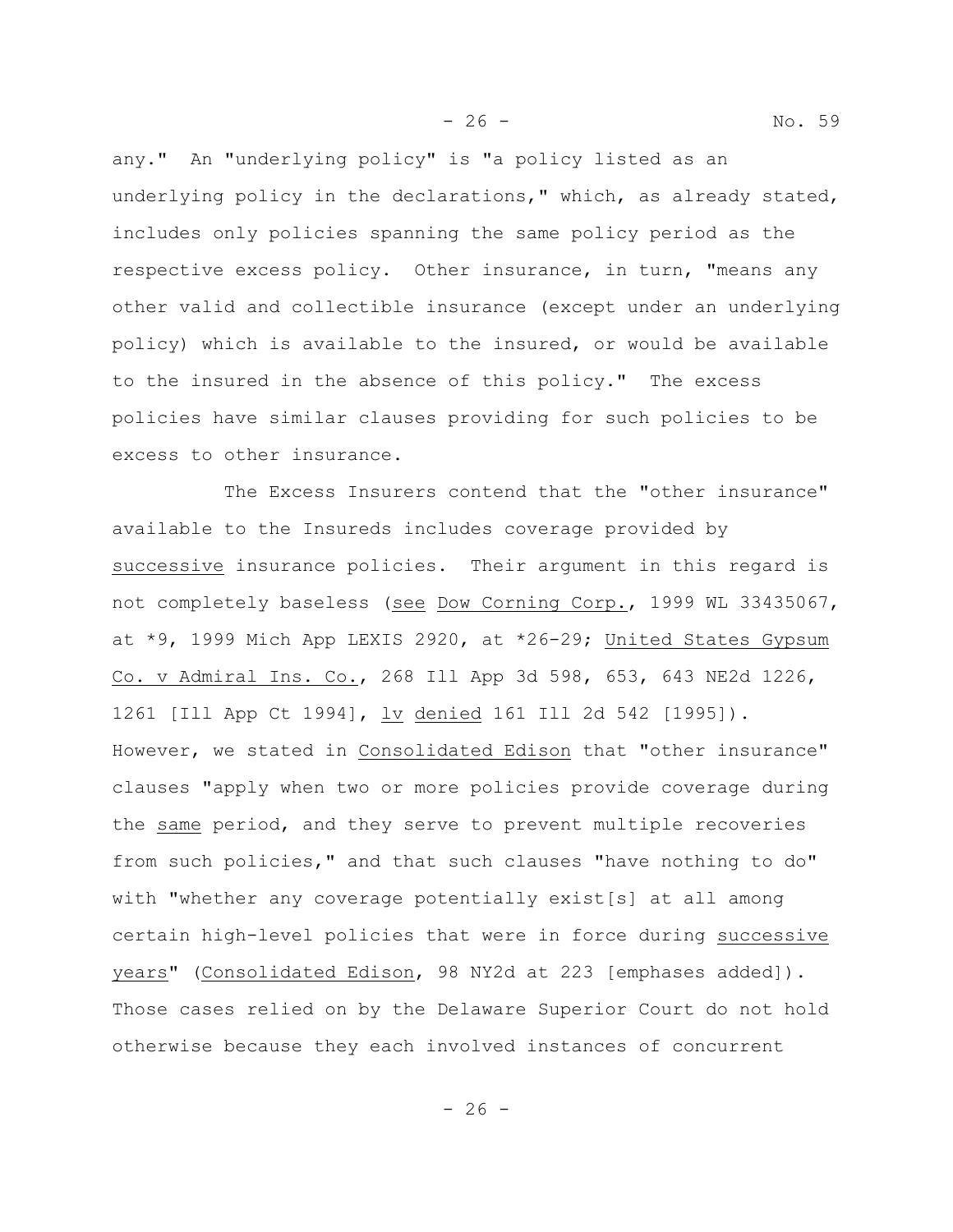- 27 - No. 59

insurance policies (see e.g. American Home Assur. Co. v International Ins. Co., 90 NY2d 433, 437 [1997]; State Farm Fire & Cas. Co. v LiMauro, 65 NY2d 369, 372 [1985]; Lumbermens Mut. Cas. Co. v Allstate Ins. Co., 51 NY2d 651 [1980]; Bovis Lend Lease LMB, Inc. v Great Am. Ins. Co., 53 AD3d 140 [1st Dept 2008]). Moreover, our conclusion in Consolidated Edison that other insurance clauses are not implicated in situations involving successive -- as opposed to concurrent -- insurance policies finds support in other jurisdictions (see Ohio Cas. Ins. Co. v Unigard Ins. Co., 268 P3d 180, 184 [2012]; Century Indem. Co. v Liberty Mut. Ins. Co., 815 F Supp 2d 508, 516 [DRI 2011]; Westport Ins. Corp., 327 Wis 2d at 168-169, 787 NW2d at 919; Boston Gas Co., 454 Mass at 361, 910 NE2d at 308 [the 'other insurance' clauses simply reflect a recognition of the many situations in which concurrent, not successive, coverage would exist for the same loss]; LSG Tech., Inc. v U.S. Fire Ins. Co., 2010 WL 5646054, at \*12, 2010 US Dist Lexis 140879 [ED Tex Sept. 2, 2010]; Owens-Illinois, Inc. v United Ins. Co., 138 NJ 437, 470, 650 A2d 974, 991 [1994]).

Here, the Insureds are not seeking multiple recoveries from different insurers under concurrent policies for the same loss, and the other insurance clause does not apply to successive insurance policies (see Consolidated Edison, 98 NY2d at 223). Thus, in light of the language in the excess policies tying their attachment only to specific underlying policies in effect during

 $- 27 -$